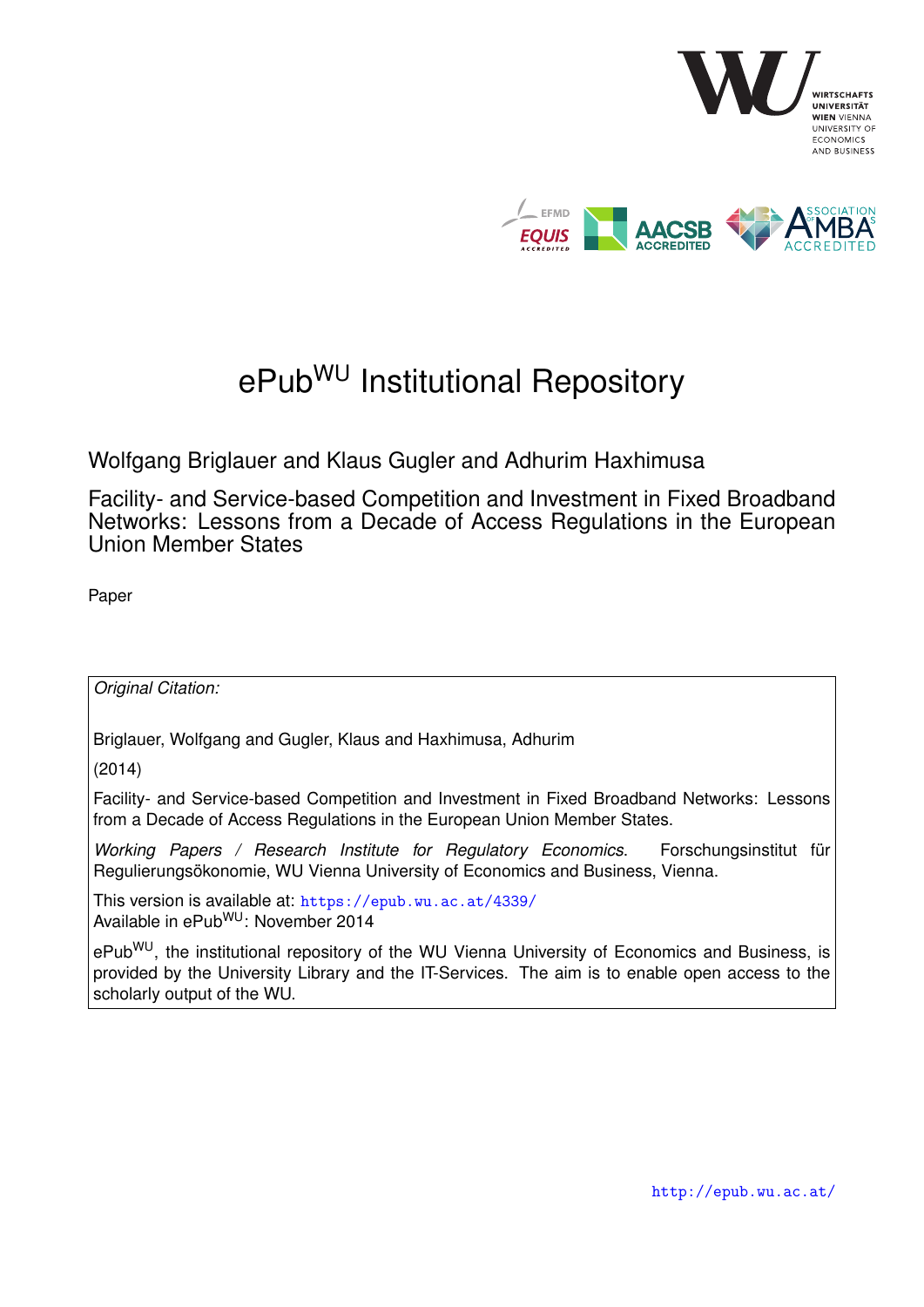Facility- and Service-based Competition and Investment in Fixed Broadband Networks: Lessons from a Decade of Access Regulations in the European Union Member States

**Wolfgang Briglauer\***

[briglauer@zew.de](mailto:briglauer@zew.de)

#### **Klaus Gugler\*\***

[klaus.gugler@wu.ac.at](mailto:klaus.gugler@wu.ac.at)

#### **Adhurim Haxhimusa\*\***

[adhurim.haxhimusa@wu.ac.at](mailto:adhurim.haxhimusa@wu.ac.at)

\* Centre for European Economic Research (ZEW), Mannheim \*\*Vienna University of Economics and Business (WU), Research Institute for Regulatory Economics, Vienna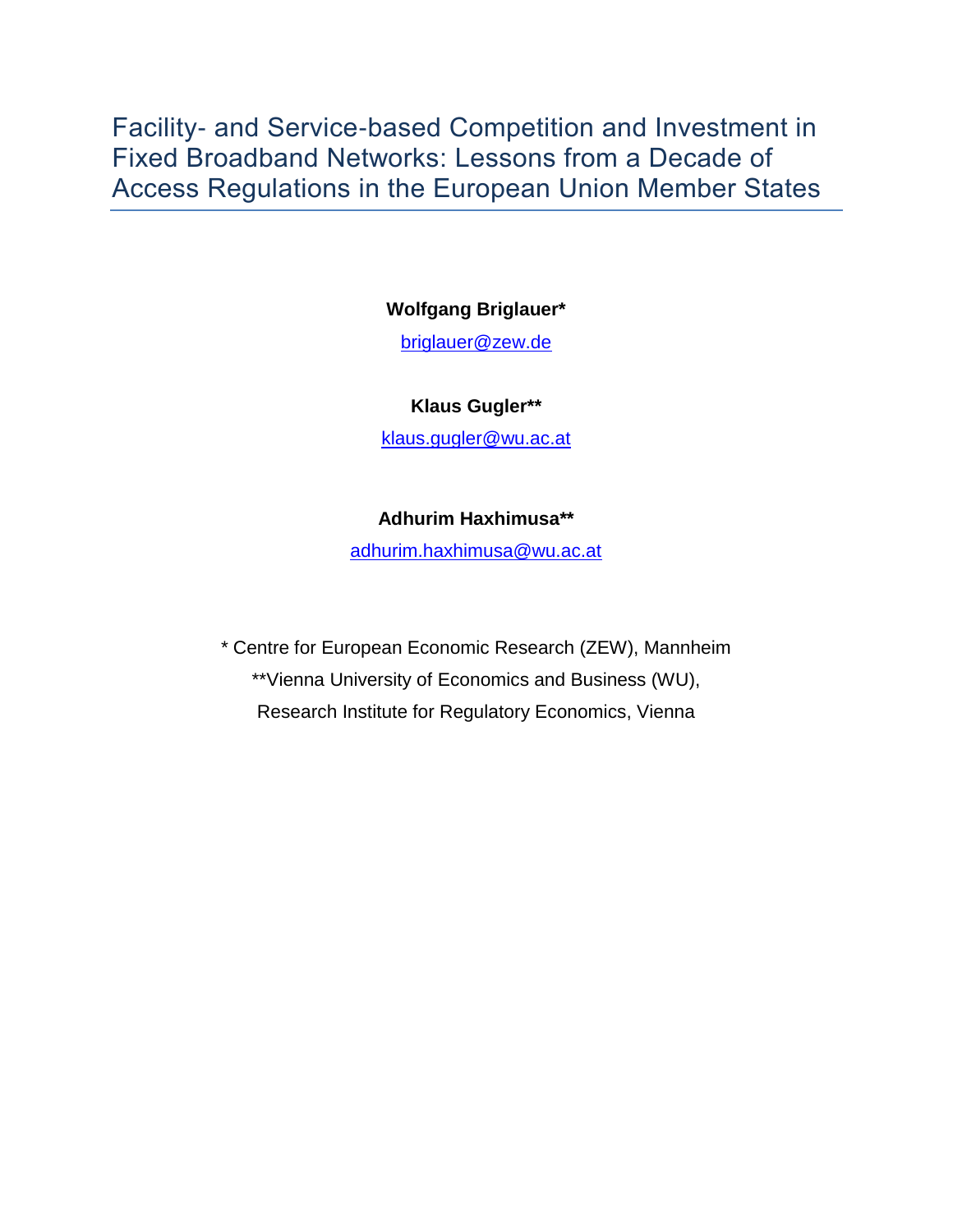#### **Abstract**

This paper employs firm-level panel data of 57 incumbent and entrant firms for 23 European countries in the decade from 2003 to 2012. We examine the impact of service- and facility-based competition on firm level investment as well as the strategic effects underlying infrastructure investment decisions. At the same time we explicitly model the structural dynamics of broadband investment using dynamic panel estimation techniques. We find that facility-based competition exerts a positive and significant impact on both incumbents and entrants implying that incumbents' and entrants' investment decisions are strategic complements. Moreover, this strategic complementarity is much more pronounced with respect to the entrants. Finally, we show that service-based competition appears to have no significant impact on the investment decision of incumbents and entrants and that there is no supportive evidence for the so-called "ladder of investment" hypothesis. With respect to the later phase of market regulation, service-based competition exerts a negative impact on entrants' investment.

JEL classification: L43, L52, L96.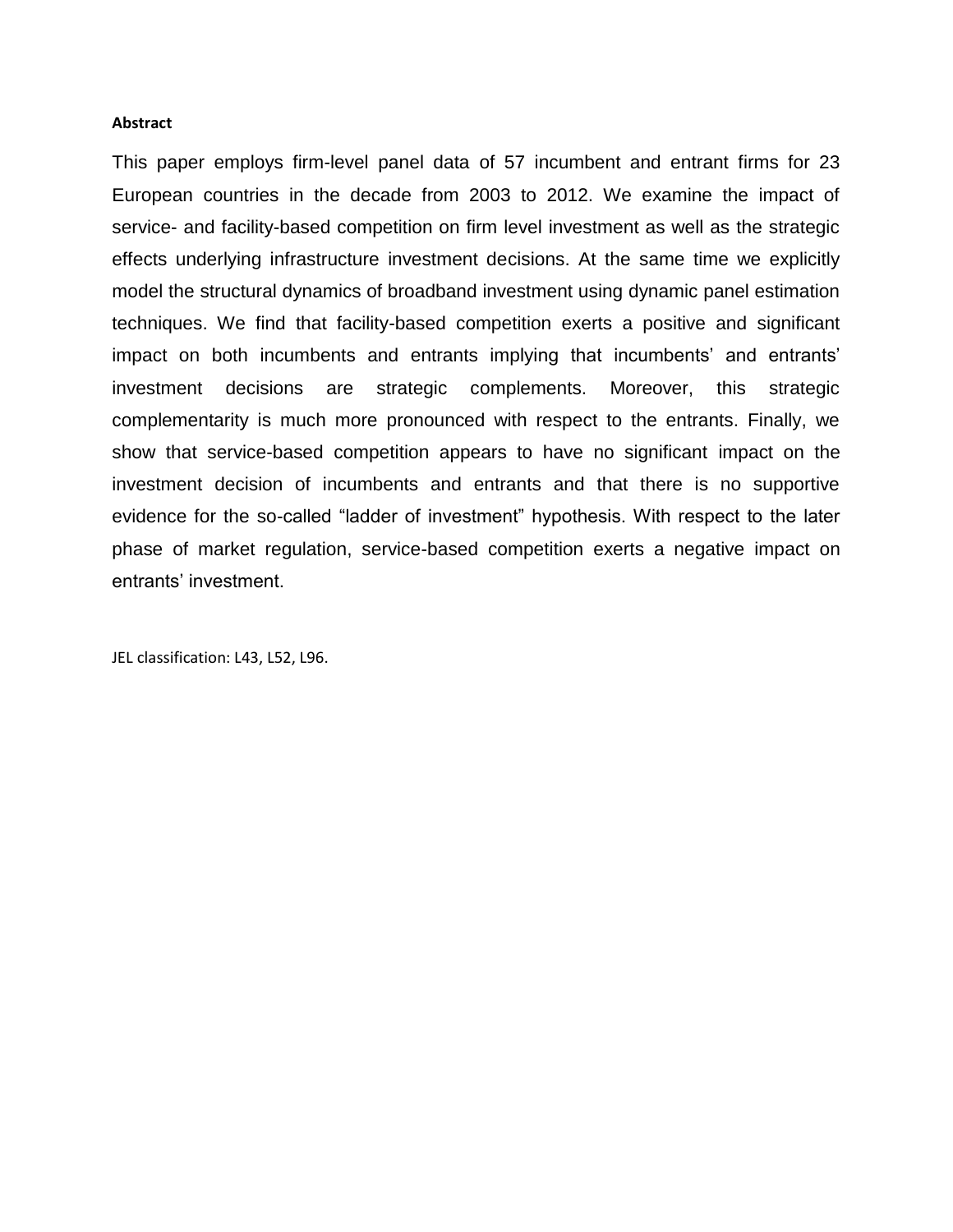### **1. Introduction**

Following the liberalization of electronic communications markets in 1997/1998, the European Commission (EC) issued several guidelines to introduce competition in those markets by means of mandated access obligations. Typically, these obligations were asymmetrically imposed on formerly state-owned "incumbent" operators who were deemed to have significant market power related to the possession of monopoly-like legacy infrastructure. In particular, the EC in its Directive 2887/2000 has foreseen mandated wholesale access to the local loop (European Parliament & Council, 2000) and thus enabled new market operators ("entrants") to offer retail narrowband voice and broadband services directly to customers. Service-based competition that hinges directly upon a set of pre-defined access regulations and cost-oriented wholesale access charges, in particular, allows the entrant to offer competitive retail services without getting engaged in timely, costly, and risky roll-out of own access network infrastructure, if access obligations are effectively implemented by the national regulatory authorities (NRAs). In the early stages of market liberalization service-based competition massively increased price competition and thus had an immediate and positive welfare effect in terms of static efficiency.

The EC also emphasized in its Directive 2002/19/EC that mandated access should not reduce the incentives of entrants to invest in alternative infrastructure (European Parliament & Council, 2002). The latter, in turn, would be essential to foster competition in the long-run in terms of dynamic efficiency. Moreover, infrastructure- (or: facility-) based competition involves a much lower degree of industry micromanagement and hence lower administrative costs. However, the EC has never explicitly mandated the entrant to start investing in its own network after a certain period of time, with a formal requirement to enter facility-based competition. Consequently, the decision to invest in own facilities is up to the entrant contingent, inter alia, on regulatory investment conditions. As a result, wireline communications markets are still characterized by two different types of entrants, those who remain service-based competitors, and those who gradually self-deploy network infrastructure and thus also enter facility-based competition becoming at least partly independent network operators.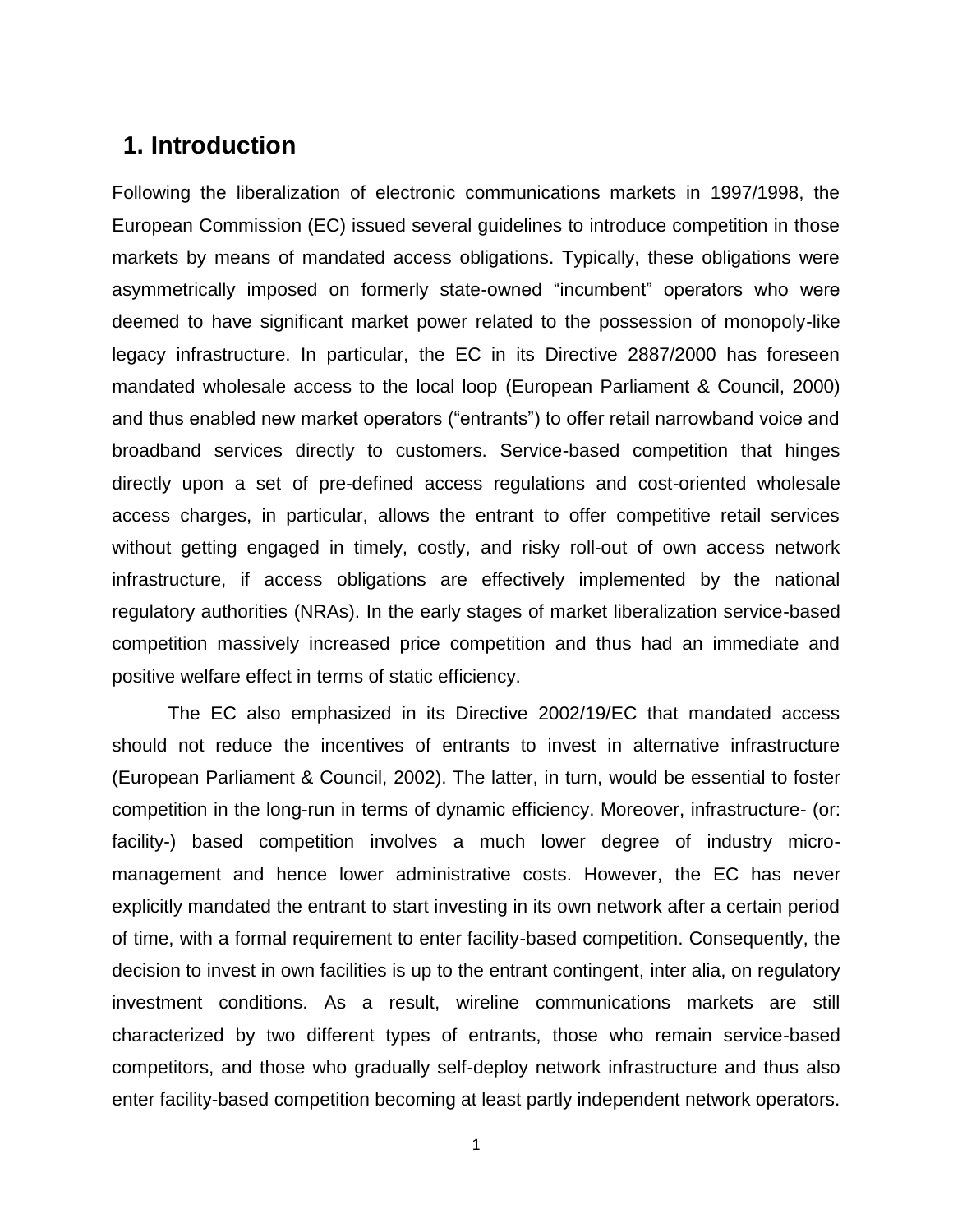The latter development adheres to the so-called "ladder of investment" (LoI) hypothesis (Cave & Vogelsang, 2003; Cave, 2006). According to this hypothesis, regulatoryinduced service-based competition serves as a stepping stone for entrants to engage progressively in backward integration and ultimately to self-deploy access infrastructure.<sup>1</sup> The former, however, still represents by far the predominant group of entrants.

One of the most controversial questions is which mode of competition is preferable in order to lower prices and to achieve high investment at the same time. This issue becomes even more important in view of the deployment of fibre-based next (or second) generation communications infrastructure; in particular, it is hotly debated whether emerging communications infrastructure should be subjected to a similar set of sector-specific access regulations and whether service-based competition is essential, in a similar way as in the beginning of liberalization of first generation networks, or if it rather diminishes ex ante investment incentives. $^2$  Infrastructure-based operators argue that service-based competition via mandatory access regulations restricts their ability to generate sufficient revenues and would thus be detrimental to ex ante investment incentives and network innovations. Conversely, for NRAs and service-based entrants a potential threat of new and possibly more intense monopoly areas arises in the course of the deployment of fibre-based infrastructure, which entails the need to have again an appropriate access regulation in place.

Utilizing the experience of a decade of regulating first-generation broadband networks, our paper intends to draw lessons on the impact of both modes of competition on investment in fixed broadband markets. In answering this, we employ an unbalanced panel data set of 57 operators from 23 European Union (EU) member states for the years from 2003 to 2012. The period of analysis thus covers the beginning of servicebased competition based on wholesale broadband access regulations and the early phase of transition to next generation infrastructure deployment that has been initiated

 $\overline{\phantom{a}}$ 

 $1$  Hence in the U.S. the LoI is known as the "stepping stone" hypothesis.

<sup>&</sup>lt;sup>2</sup> The reader is referred to Telecommunications Policy special issue published in 2013 (Volume 37(10)) which collects controversial papers on the topic "Regulatory approaches and investment in new communications infrastructure".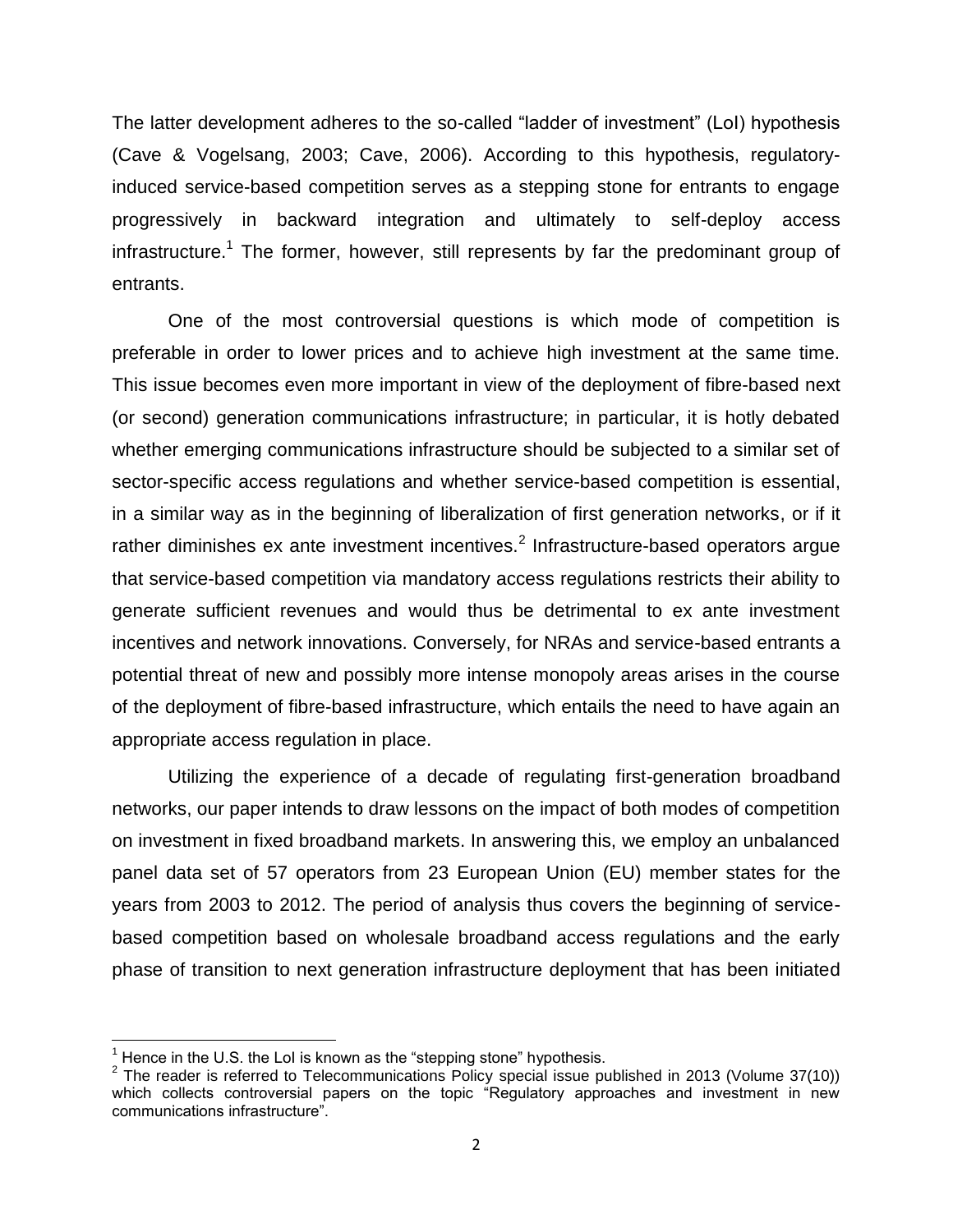only recently in most EU member states. $3$  We therefore exploit information over a whole decade of market liberalization and regulation involving both modes of competition in order to have a sound basis to truly inform the debate on the future regulatory policies to be imposed on new communications infrastructure.

Our empirical specification incorporates: i) generalized methods of moments (GMM) and bias-corrected fixed effects estimators to account for the endogeneity bias due to the dynamic specification of the investment equation, omitted variables and reverse causality patterns; as suggested by the related literature (Grajek & Röller, 2011), the latter appears to be of particular relevance for the relationship between regulation and competition on the one hand and investment activities on the other; ii) strategic firm-level effects regarding investment decisions, and finally, iii) the structural dynamics of adjustment costs in terms of a dynamic investment accelerator model.

The remainder of the paper is organized as follows: Section 2 reviews the related and recent empirical literature. Section 3 outlines our basic hypotheses. Section 4 describes the data set underlying our empirical investigation. Section 5 presents the empirical baseline specification and our identification strategy. Section 6 describes and interprets the main results of the empirical analysis. Section 7 summarizes and compiles important assessments for future regulatory policies.

### **2. Empirical evidence**

In this section we review the most related and recent contributions from the empirical literature. In doing this, we build on the well-cited survey by Cambini and Jiang (2009) who review the older literature on investment and regulation. The authors conclude that the majority of the contributions find that service-based competition in terms of different forms of cost-based access regulations discouraged both incumbents and alternative competitors from investing in fixed networks. In the following we also consider empirical

l  $3$  Note that we exclude wireless mobile broadband access technologies in our analysis. The latter have already been facilitated by previous mobile technologies such as GPRS, EDGE, UMTS und HSDPA but due to technological limitations did not represent a substitute access device to the majority of consumers as regards the overall analysis period. Of course, mobile broadband services have become increasingly popular in recent years and might become a stronger competitor even as regards second generation (wireline) broadband services in view of the latest wireless communications technologies (LTE).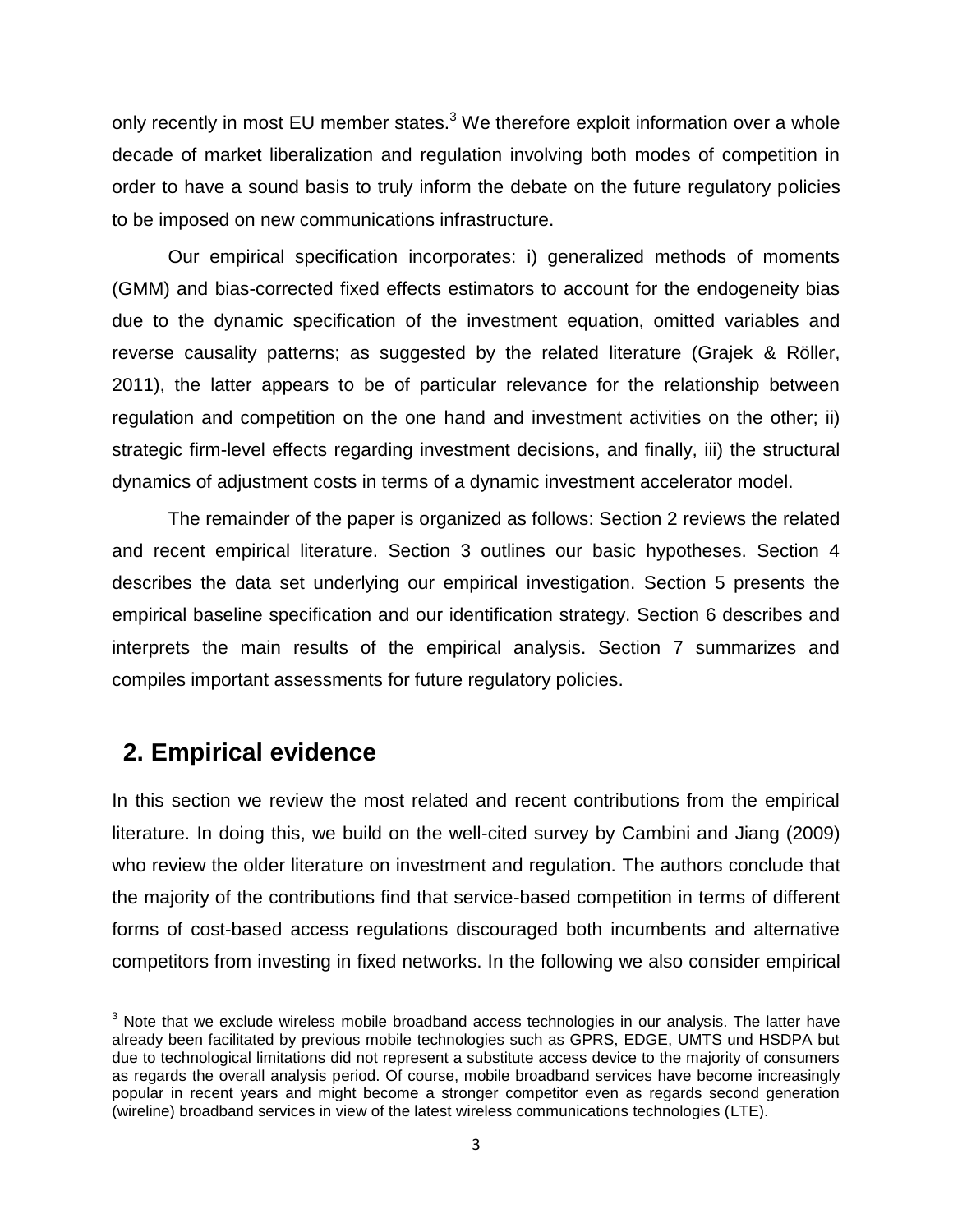studies that employ measures of broadband penetration which is output-related and hence might provide a better proxy for consumer welfare in efficiently functioning markets as explicitly argued by some authors (Crandall et al. 2013, p. 266).<sup>4</sup>

Bouckaert et al. (2010) examine the determinants of broadband penetration based on data for 20 OECD countries for the years from 2003 to 2008. The authors find that infrastructure-based competition has a positive impact on broadband penetration, whereas service-based competition is an impediment to penetration. The authors argue that their findings suggest that the LoI hypothesis does not provide sufficient justification for imposing comprehensive broadband access regulations. Grajek and Röller (2011) empirically estimate the relationship between regulation and investment as regards telecommunications investment of incumbent and entrant operators using data for EU member states for the years from 1997 to 2006. The authors are among the few who explicitly take into account the endogeneity problem of regulation and investment in terms of reverse causality, however, the authors ignore the bias that arises from their dynamic investment specification. Using a formal regulatory index the authors find that access regulation reduces both individual firm and total industry investment. Moreover, the authors find that incumbents invest more in response to investment increases of entrants indicating that investments are strategic complements, although the complementarity is not significant the other way around, i.e. from the incumbents to entrants. Bacache et al. (2013) examine the incentives embedded in the EU regulatory framework on migration from old to new fibre-based access infrastructures using data from 15 EU member states for 17 semesters over the period from July 2002 to July 2010. The authors relate the number of access lines based on new access technologies to the number of unbundling and bitstream lines in order to test the validity of the LoI hypothesis. Whereas the authors find some support for the LoI hypothesis for the migration from bitstream access to local loop unbundling at the lower rungs of the

 $\overline{a}$ 

 $4$  Of course, increases in investment do not necessarily imply welfare increases (Höffler, 2007) in general. However, regarding communications markets and broadband markets, in particular, one can first argue that the "Averch-Johnson" effect (too much capital employed) can be expected to be small because service-based as well as infrastructure-based competition has already transformed legacy monopoly-like market structures into more competitive market structures since the beginning of liberalization and sectorspecific regulation. Second, as argued convincingly in the empirical literature (e.g., Czernich et al. (2011); Koutroumpis (2009); Röller and Waverman (2001); Thompson and Garbacz (2007)), one can expect substantial positive externalities related to broadband infrastructures that are not captured in the markets.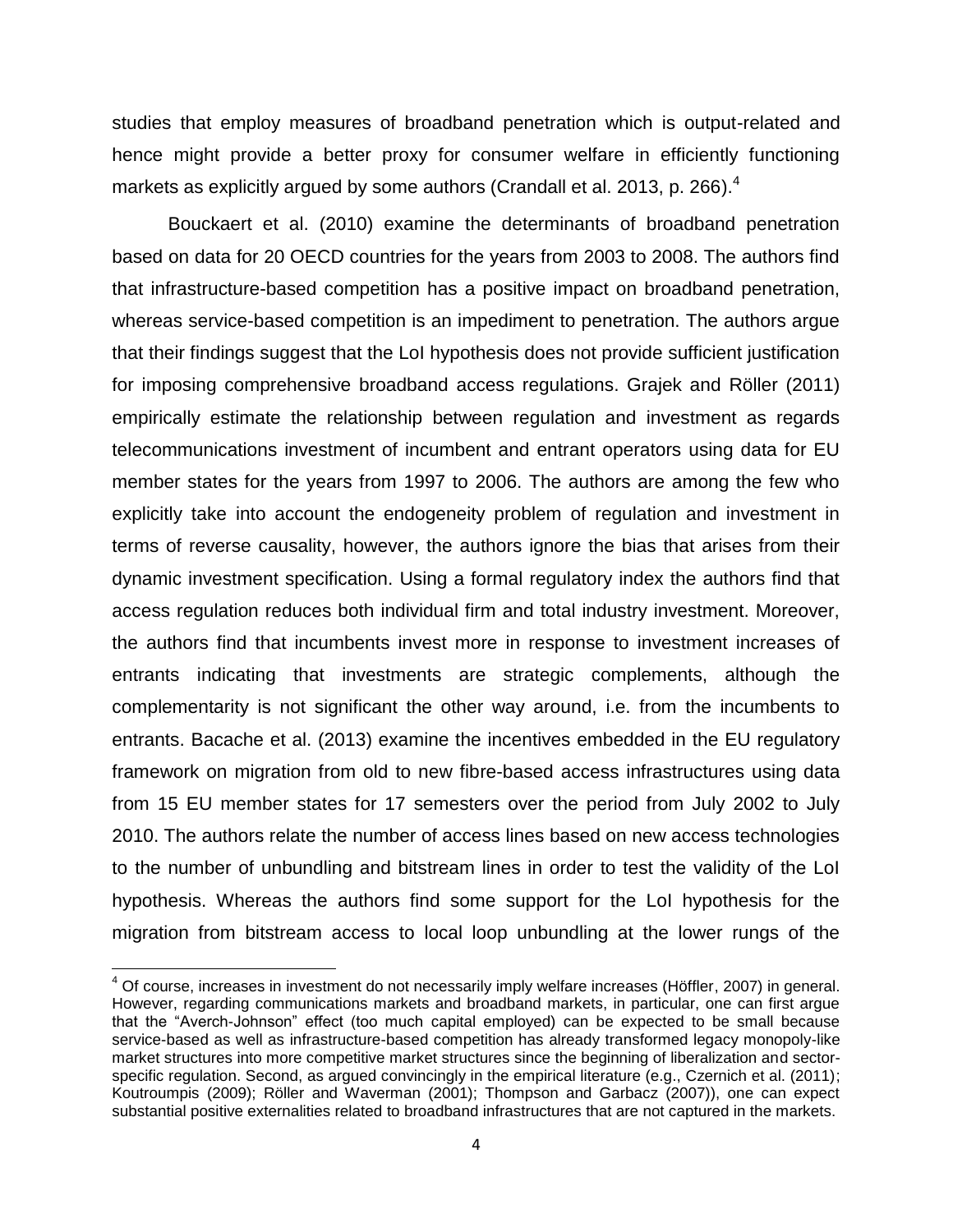ladder with lower investment requirements, there is no empirical support for the hypothesis that mandatory local loop unbundling fosters entrants to invest in new and much more cost intense communications infrastructures. Nardotto et al. (2012) find similar results using broadband penetration quarterly data from December 2005 to December 2009 for the whole of the UK. The authors find support for a short ladder leading from resale to bitstream access and unbundling but not to self-deployed entrants' infrastructure. Crandall et al. (2013) is a recent OECD based study that utilizes country level data for the years from 2001 to 2010. The authors find that unbundling obligations have almost no significant impact on broadband penetration in the short run but a significantly negative impact on penetration in the long run. Finally, Briglauer et al. (2013) are the first to investigate the determinants of fibre-based infrastructure deployment using data for the years from 2005 to 2011. Their empirical specification incorporates investment data in physical units at the EU27 country-level. The authors find that the more effective wholesale broadband access regulation and hence servicebased competition is, the more negative the impact on fibre deployment.

Summarizing, the recent empirical analysis on access regulations and investment seem to prove the results in Cambini and Jiang (2009), according to which service-based competition and related broadband access regulations tend to be either statistically unrelated or negatively related to investment incentives. Furthermore, there is evidence that infrastructure-based competition exerts a positive impact on investment at the aggregate level. To the best of the authors´ knowledge, there is no work that employs firm-level investment data, incorporates the structural dynamics of broadband investment and simultaneously takes into account both modes of competition as well as the relevant sources of endogeneity. This paper intends to fill this gap and identify the causal effects of service-based and facility-based competition on broadband investment.

### **3. Hypotheses**

This section identifies the main determinants of broadband investments in Europe in the decade from 2003 to 2012 and sets out corresponding hypotheses, which are aligned to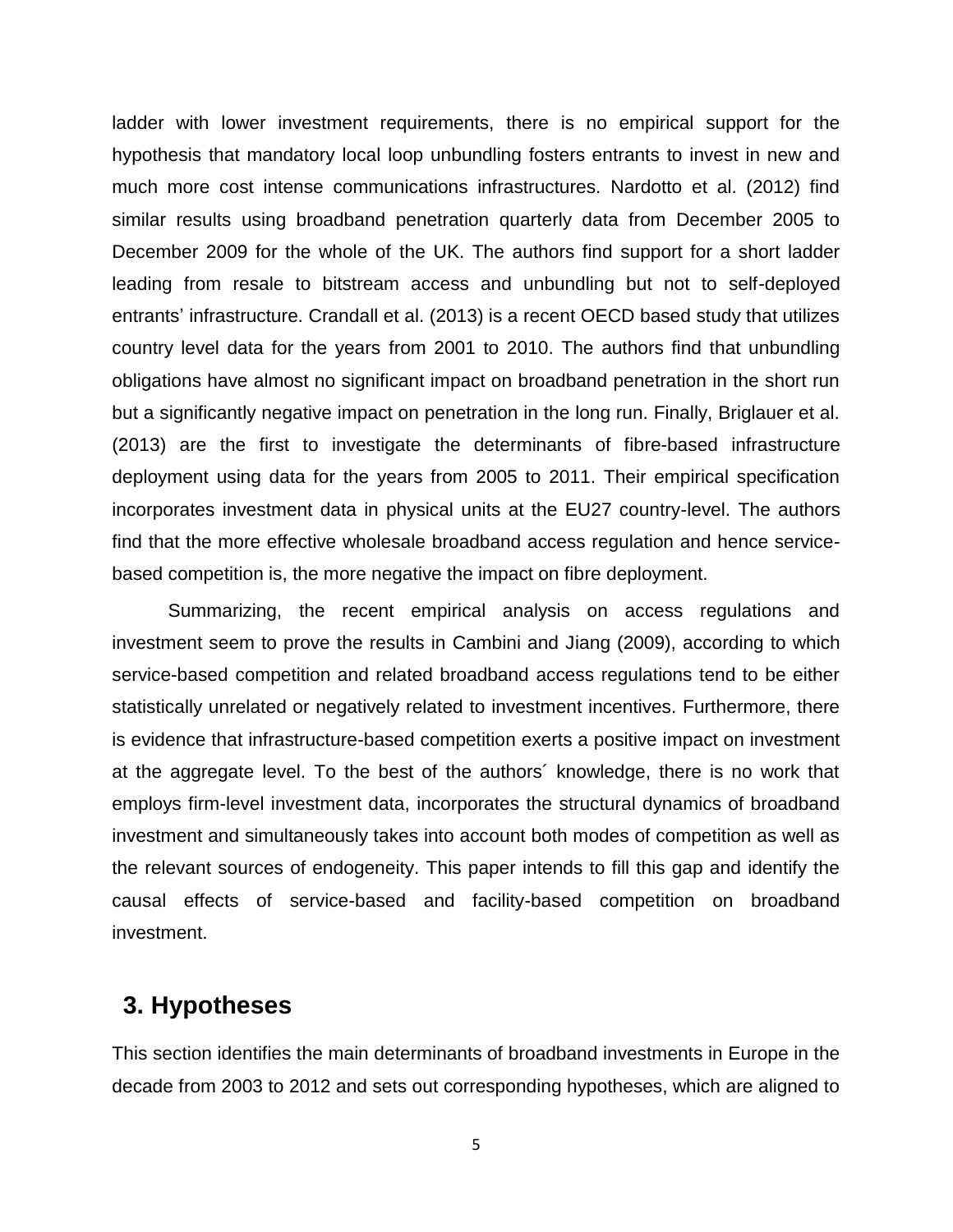the main modes of competition in fixed-broadband markets: Service-based competition (Section [3.1\)](#page-8-0) and facility-based competition (Section [3.2\)](#page-10-0). Moreover, we explicitly outline the dynamics of broadband investment in terms of a flexible accelerator investment model (Section [3.3\)](#page-12-0).

#### <span id="page-8-0"></span>**3.1. Service-based competition**

At the beginning of market liberalization, EU member states introduced asymmetric (one-way) access regulations imposed on the incumbent operators, which enabled service-based competition at cost-oriented access charges set by NRAs. The EU regulatory framework basically provides three different kinds of wholesale access obligations, namely: i) "resale", ii) "bitstream", and iii) "unbundling". Simple resale means that the entrant sells the services of the incumbent with no technical scope of product differentiation i.e., value is added only at the retail level, such as branding, advertising or customer care. In this case the entrant is hardly confronted with fixed and sunk costs. In the case of bitstream, the entrant has to build its own backbone networks, which enables him to differentiate the quality characteristics of its retail services to some extent. In the case of unbundling, the entrant operates much more independently, since it gets physical access to the incumbent's local loop copper lines.

In view of multi-level access remedies, the LoI hypothesis has been considered as a guiding principle in the EU regulatory framework tool to promote both price competition and broadband investment (ERG, 2005). An entrant that gradually invests moving from rung to rung (from simple resale to bitstream and then to unbundling and self-deployed infrastructure) shows incentives to add value to its services and operate more and more independently; in the first step service-based entrants will acquire more information and establish a customer base, and therefore in the second step they will be able to invest in their own infrastructure, which ultimately results in facility-based competition representing the top of the ladder (Briglauer & Gugler, 2013). The latter, i.e., the last rung of the ladder, also represents by far the highest investment requirements for alternative operators. As a consequence of facility-based and servicebased competition, retail prices decrease and product variety increases, which may lead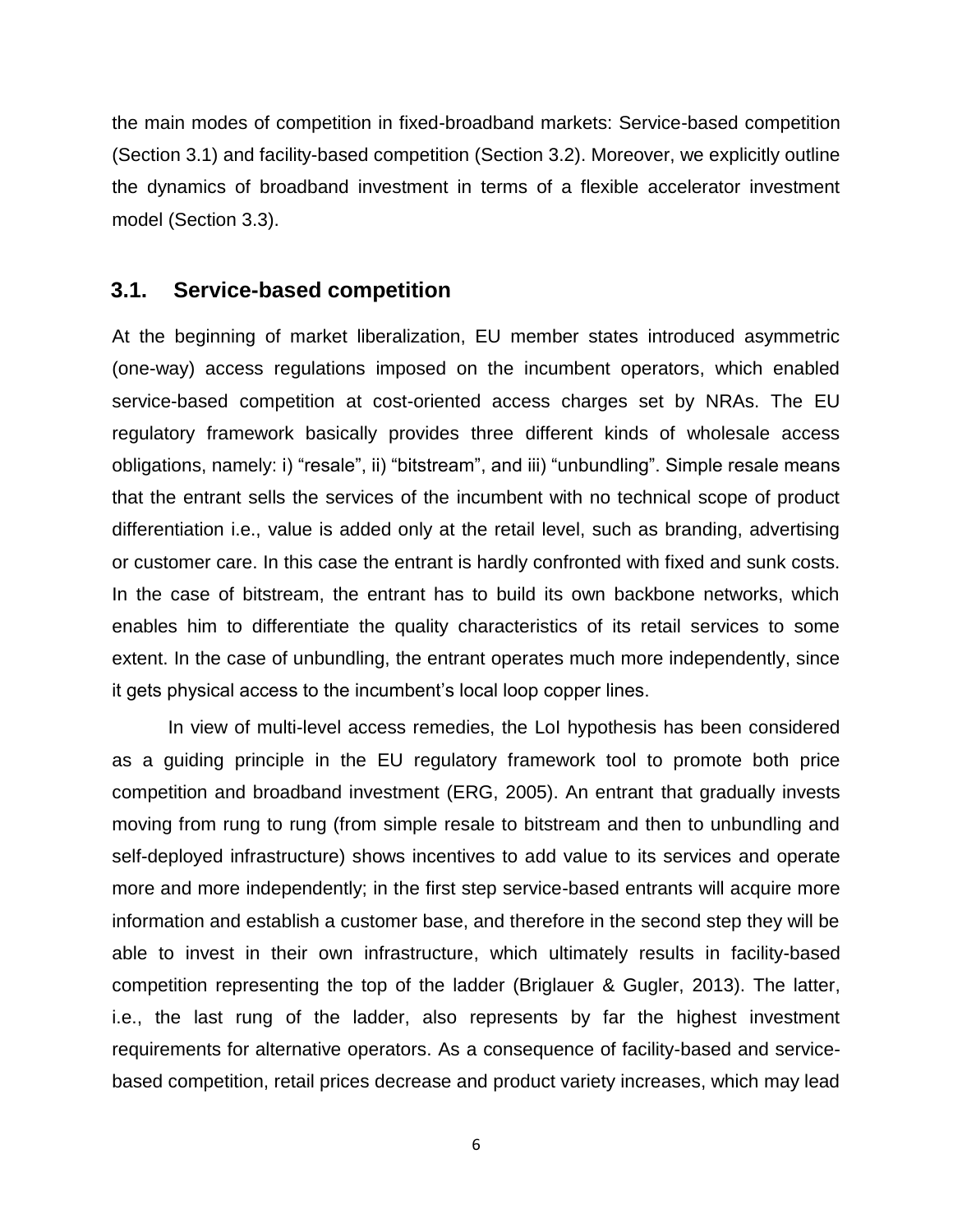to an increase in total demand for broadband services. This demand increasing effect might also increase investment incentives by incumbents (Foros, 2004; Kotakorpi, 2006). Moreover, in the case of excessive capacities, when more downstream competition decreases retail prices, which in turn may be associated with an increase in total demand, it could be the case that the regulated incumbent is almost one-to-one compensated for foregone monopoly profits. From this point of view, rather than being substitutes, service- and facility-based competition would complement each other and there would be no inter-temporal trade-off between static and dynamic efficiency. Therefore, access regulations would ideally resolve this trade-off, inducing retail competition and fostering investment of entrant and incumbent operators according to the LoI hypothesis.

However, several opposing effects predict that stricter access regulations deteriorate investment incentives of incumbent and/or entrant operators: first, the incumbent will only be able to make monopoly profits until asymmetric access regulation is introduced which enables the entrant to enter the market at cost-oriented access charges. However, rents earned from wholesale access at cost-oriented prices are simply lower than monopoly rents from selling infrastructure directly to retail customers. This effect gets reinforced in case risks are shifted from entrants to incumbents, which is typically the case under standard cost-based access regimes (Pindyck 2007; Valletti 2003). Guthrie (2006) and Bourreau and Dogan (2006) emphasize that the ex ante regulated incumbent is exposed to a considerable risk, while the entrant has secondmover advantage due to the investment flexibility available in terms of exploiting new technologies. Innovations, such as xDSL technologies, enable the entrant to offer new products or higher quality services without facing the risk due to demand-side uncertainties. Thus, having the second mover advantage enables the entrant to avoid investment in unsuccessful technologies after getting sufficient information from the market. Guthrie (2006) criticizes that regulatory models do not incorporate the option value of "wait and see strategies" that the entrant obtains by investing second. Overall, favourable access regulations constitute substantial opportunity costs for entrants' investment and may thus postpone or hinder their infrastructure investment.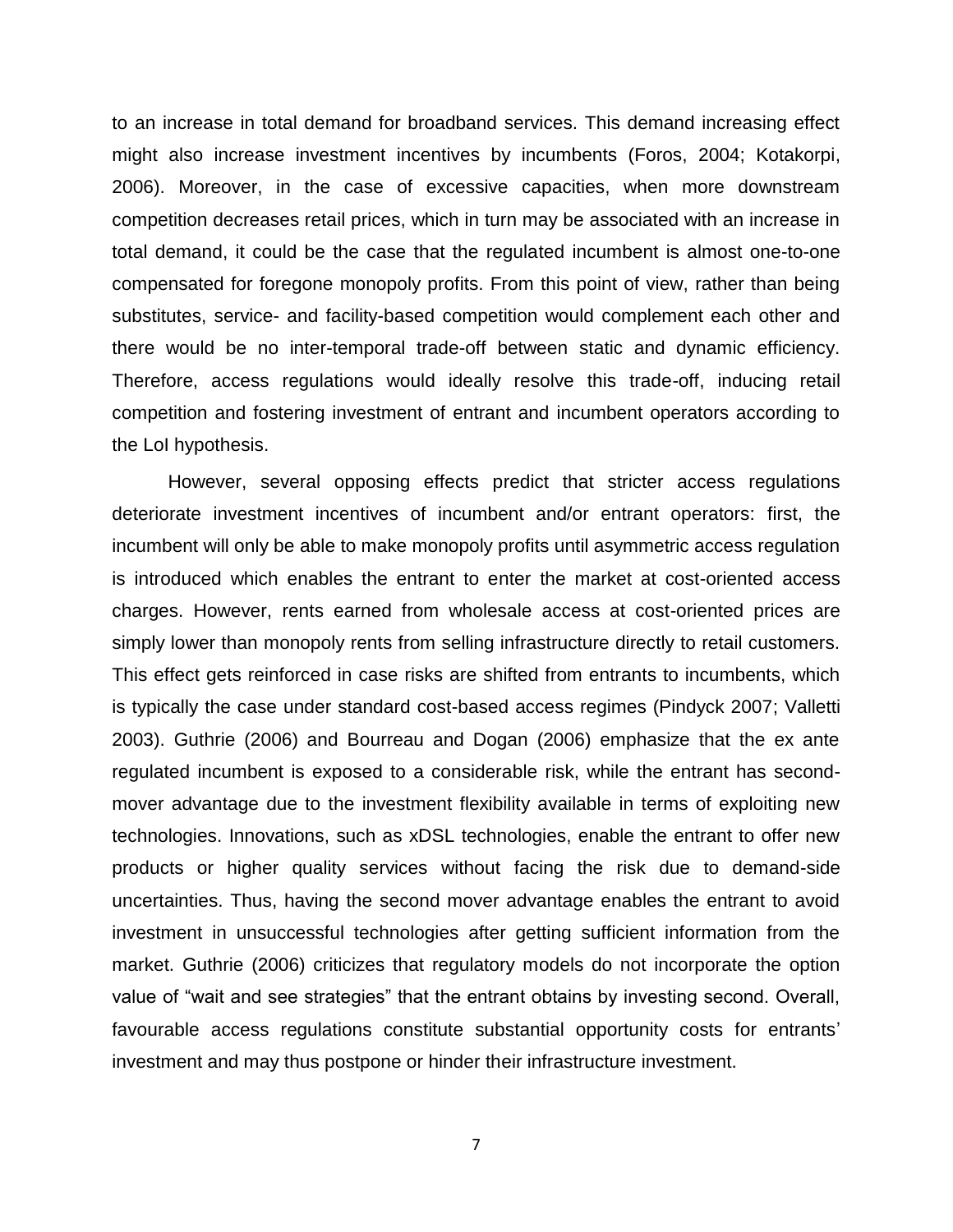Summarizing, service-based competition and related access regulations exert a positive impact on entrants' investment incentives only if the LoI hypothesis holds true and dominates entrants' opportunity costs (representing the benefit from cheap access). However, the LoI hypothesis appears reasonable only with respect to moves along the lower rungs of the ladder which come along with comparatively low investment requirements, especially for moves from resale to bitstream access. With respect to the investment incentives of the incumbent the net effect is indeterminate to the extent that service-based competition simultaneously captures negative investment incentives related to the strictness of (standard cost-based) access regulations, as well as the demand expanding effect according to which total revenues increase with the level of service-based competition.

### <span id="page-10-0"></span>**3.2. Facility-based competition**

In this case, we add another dimension of competition stemming from alternative broadband operators, namely the entrant's own self-deployed access lines, which represent facility-based competition that does not depend on any kind of asymmetric access regulations. The entrant by investing in facility-based access infrastructure enjoys additional benefits referring to entrepreneurial independency or better quality of services. Ideally, and as stipulated by the LoI, the entrant first establishes its market position and increases its customer base via service-based competition which then enables the entrant to ultimately connect its service-based customers to its own facilities. In reality, however, besides incumbents only operators with access to infrastructure elements prior to market liberalization substantially invested in deploying access networks. Most notably, these networks refer to coax-cable broadband infrastructure with prior cable TV networks or municipal utilities with prior duct infrastructure. In fact, the LoI did not induce any substantial self-deployed access infrastructure on the side of pure service-based entrants which can be interpreted as the "natural outcome of the economics of fixed broadband access" (Vogelsang 2013, p. 212). Bender and Goetz (2011) provide a theoretical explanation why entrants do not climb the rungs according to the LoI hypothesis. The authors model competition between the incumbent and an entrant who faces a make-or-buy decision as regards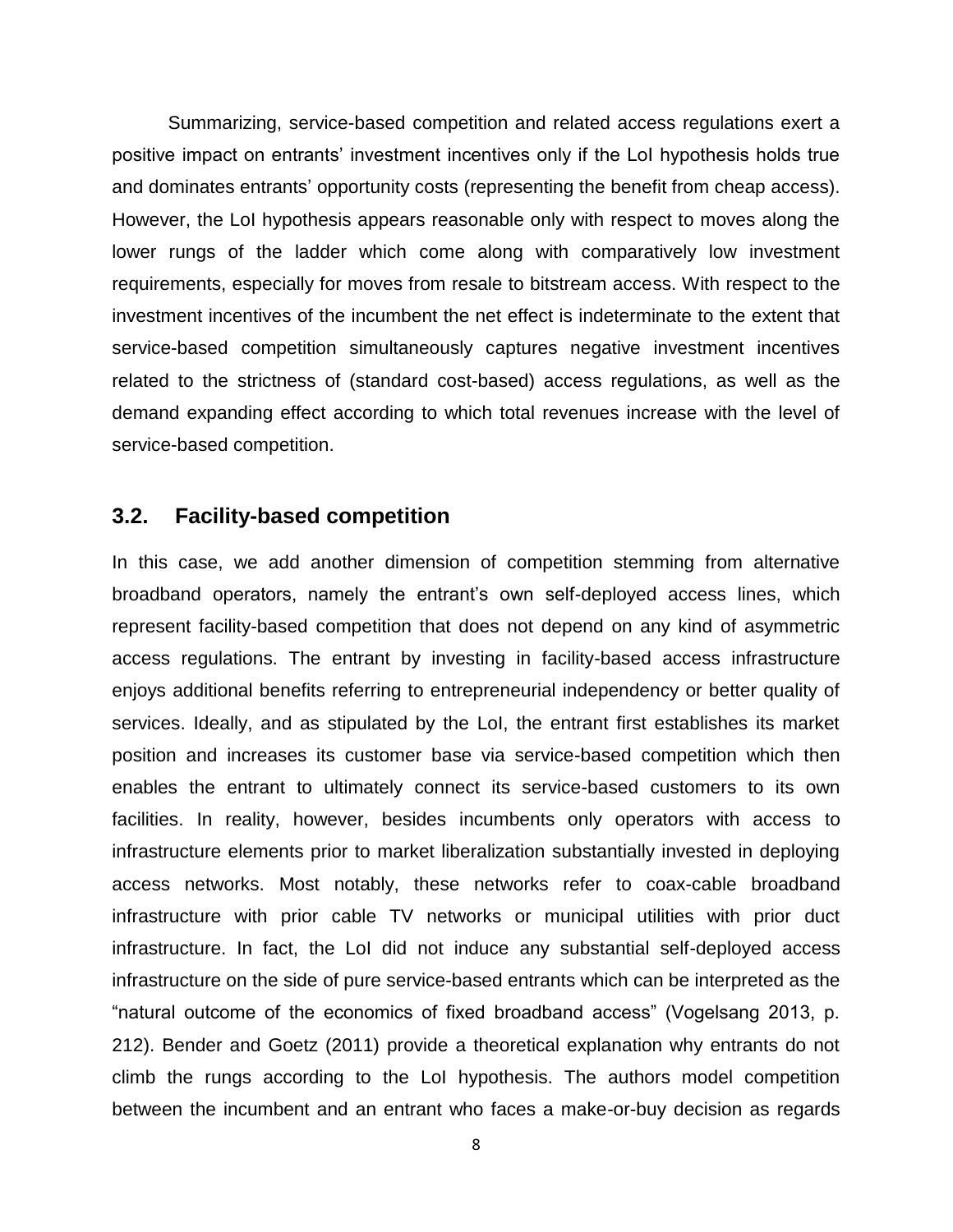the upstream level. The authors argue that the service-based entrant has, in principle, an incentive to invest in view of possible cost savings but is also confronted with a strategic effect: lower costs enable lower retail prices, however, these might imply aggressive pricing and investment reactions from the incumbent in order to limit consumer migration to the entrants' retail services.

Wireline facility-based competition stemming from entrant operators hereinafter only refers to access networks of cable operators complemented by some municipal investment activities which is distinctively different from activities of service-based entrants acting at the lower rungs of the ladder. Regarding the relationship between facility-based competition and investment, there is no clear prediction at the micro-level as shown in Schmutzler (2010) in general. Rather, the relationship depends on the definition of competitive intensity and the oligopoly framework and consequently investments can be increasing or decreasing functions of competition. However, it is well-known from the pre-emption literature that a potential infrastructure provider has an incentive to pre-empt another infrastructure provider by being the first and thus reducing the rivals' profitability and incentives to invest. As a consequence, infrastructure providers might get engaged in a race to invest first and earn the rents. Such a preemption race is of particular relevance for investment upgrades in telecommunications (Gans, 2001; Grajek & Röller, 2011; Guthrie, 2006) where infrastructure duplication is only possible in areas with high population density whereas – due to the economics of fixed broadband access – infrastructure investment is only profitable, if it all, for one operator in all other areas. This opens up the potential for a long-lasting first-mover advantage which thus fosters ex ante investment incentives.

Summarizing, incumbents' and entrants' infrastructure investment decisions reinforce each other, i.e. investment decisions are strategic complements, if the operators engage in pre-emption strategies and "race" for the first-mover advantage in terms of aggressive price competition at the retail level and infrastructure investment.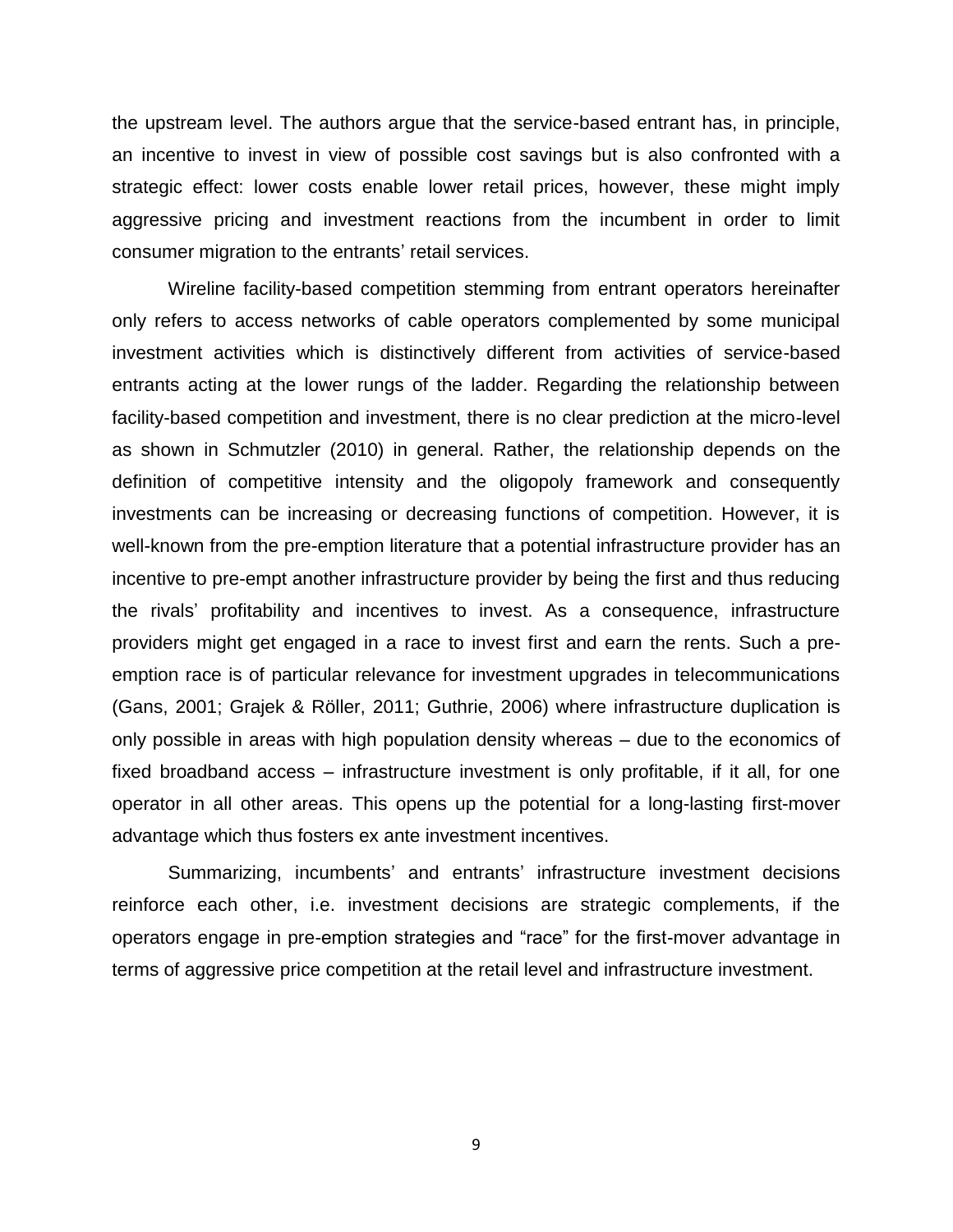#### <span id="page-12-1"></span><span id="page-12-0"></span>**3.3. Investment dynamics: a flexible accelerator model**

Below we present a flexible accelerator investment model using a neoclassical production function with constant returns to scale and no substitution between input factors. Thus, it only takes into account quantity variables, while price variables are not included into the model (Chirinko, 1993). The first derivative and cross partials of the production function are positive and the second derivates are negative. This implies that the marginal products are positive at decreasing rates and are positively related to other input factors employed. Thus, increasing the output level would require an increase in inputs, following the objective of cost minimization and depending on the adjustment cost (Eisner, 1978).

The main and most important assumption of this model is about the firm's desired level of capital expressed in terms of a fixed capital to output ratio. We denote the desired level of capital of the firm i at time t by  $K_{i,t}^*$ , the output level by  $Y_{i,t}$  and the capital to output ratio by  $\alpha$ . Based on the notion of optimal capital accumulation, the optimal level of capital is proportionally related to the level of output:

(1) 
$$
K_{i,t-1}^* = \alpha Y_{i,t-1}
$$

where  $\mathcal{K}_{i,t-1}^*$  and  $Y_{i,t-1}$  represent the desired level of capital and the output level of the firm  $i$  in the previous period of time  $t-1$ , respectively. Consequently, a high capital to output ratio is associated with high investment expenditures, and vice versa. In the simple accelerator investment model  $\alpha$  is constant. If the adjustment is immediate and ignoring depreciation, investment would be simply the difference in the desired capital stocks in period *t* and *t*-1:

(2) 
$$
I_{i,t} = (K_{i,t}^* - K_{i,t-1}^*) = \alpha (Y_{i,t} - Y_{i,t-1}) \equiv \alpha \Delta Y_{i,t}
$$

where  $I_{i,t}$  represents current investment in period  $t$  for firm  $i$ . However, the older literature (Eisner, 1978; Koyck, 1954) as well as recent and telecommunications related evidence (Briglauer et al., 2013; Grajek & Röller, 2011) suggest that it is unlikely that firms fully adjust their capital stock due to a change in the output level in the current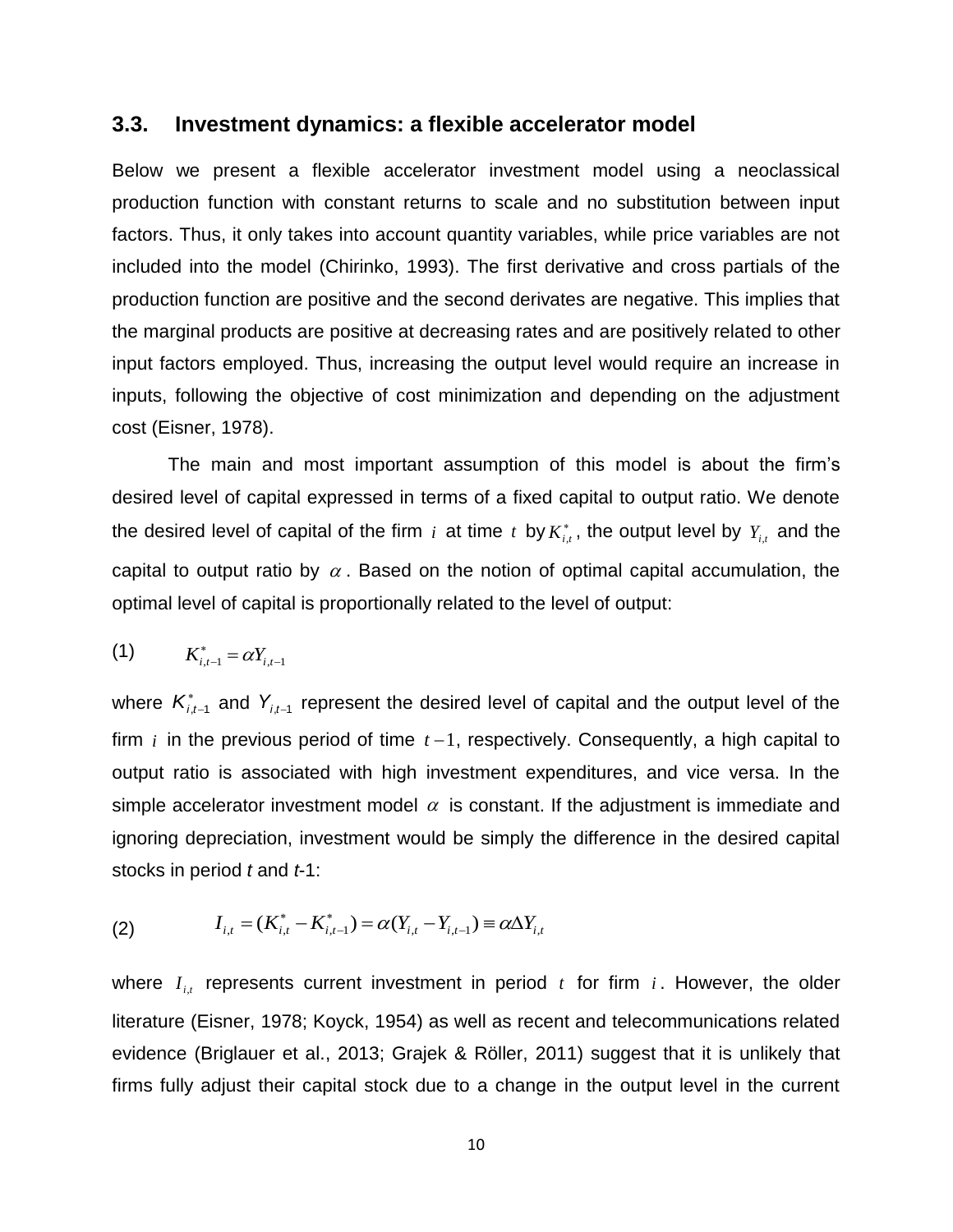<span id="page-13-0"></span>period of time (in our case, within one year). Accelerator investment models where changes in the level of capital require longer time to move toward a new equilibrium implied by a change in the level of output are referred to as flexible accelerator investment models. Furthermore, it is assumed that changes in the capital stock from year  $t-1$  to year  $t$  follow an adjustment process by a proportion  $1-\lambda$  of the difference between the actual and desired level of capital:

(3) 
$$
K_{i,t} - K_{i,t-1} = (1 - \lambda)(K_{i,t}^* - K_{i,t-1})
$$

 $(1 - \lambda)(K_{i,t}^* - K_{i,t-1})$ <br>cement investment,<br>echanism. As a re-<br>pital stock and the<br>us level of the capita<br> $I_{i,t} - \delta K_{i,t-1}$ <br>constant rate of de<br> $-\delta)K_{i,t-1}$ <br>rator mechanism ir<br> $*\atop{a,t} + \lambda K_{i,t-1}$ <br>accelerator inves Next, we introduce replacement investment, i.e. the rate of the capital depreciation, in the flexible accelerator mechanism. As a result, the capital stock is expressed as the sum of the previous capital stock and the level of current investment minus the depreciation of the previous level of the capital stock (Jorgenson & Siebert, 1968):

(4) 
$$
K_{i,t} = K_{i,t-1} + I_{i,t} - \delta K_{i,t-1}
$$

Where  $\delta$  represents the constant rate of depreciation. From equation [\(4\)](#page-13-0) we solve for  $I_{i,t}$  and obtain:

(5) 
$$
I_{i,t} = K_{i,t} - (1-\delta)K_{i,t-1}
$$

From the flexible accelerator mechanism in equation [\(3\)](#page-13-0) we now solve for  $K_{i,t}$  and obtain:

<span id="page-13-1"></span>(6) 
$$
K_{i,t} = (1 - \lambda)K_{i,t}^* + \lambda K_{i,t-1}
$$

To complete the flexible accelerator investment model we insert equation [\(6\)](#page-13-1) into equation [\(5\)](#page-13-0) and obtain:

(7) 
$$
I_{i,t} = (1 - \lambda)K_{i,t}^* - (1 - \delta)K_{i,t-1} + \lambda K_{i,t-1}
$$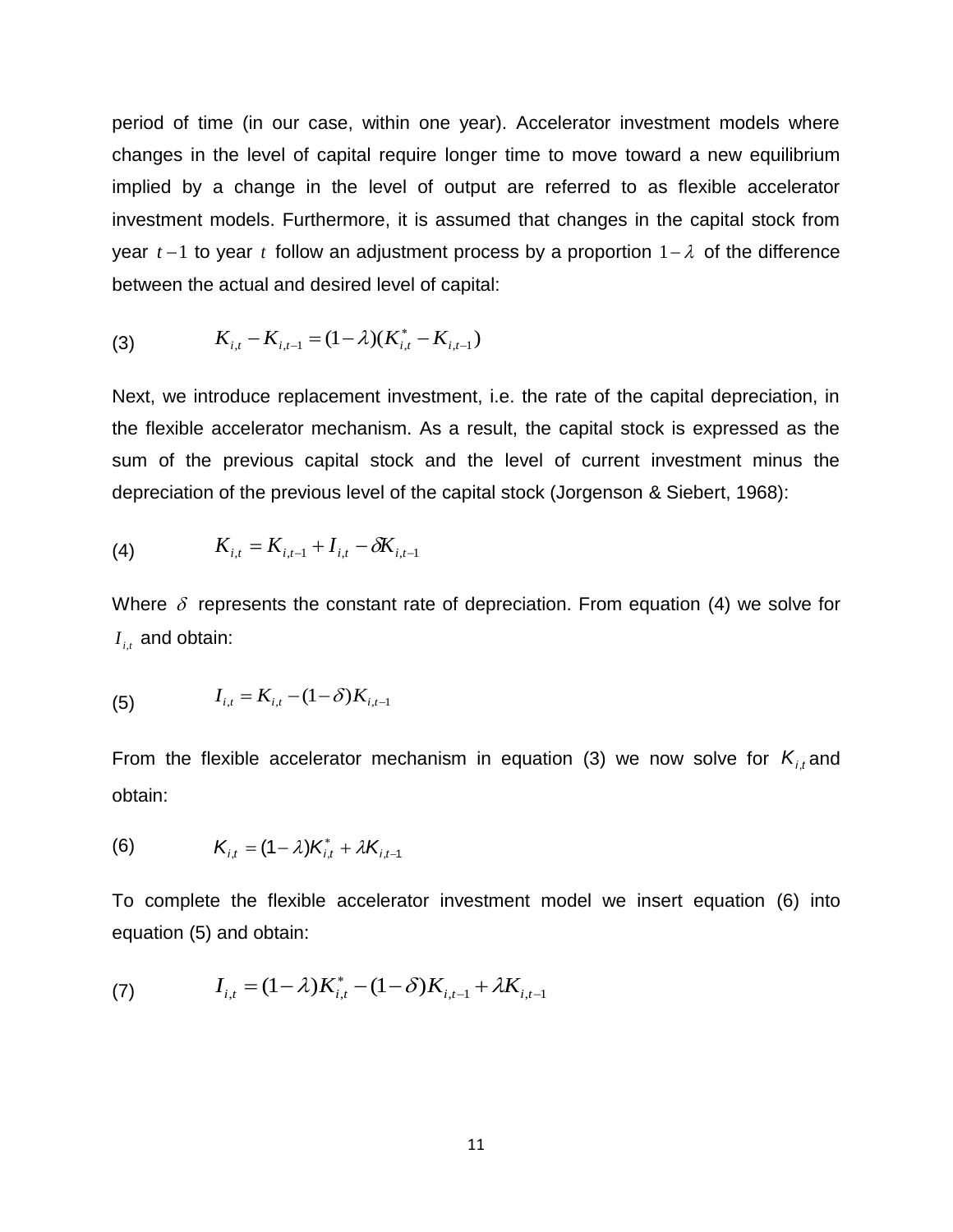<span id="page-14-0"></span>Finally, we integrate the capital to output ratio and the investment dynamics as captured by the lagged dependent variable to obtain the dynamic flexible accelerator investment  $model:5$ 

(8) 
$$
I_{i,t} = \lambda I_{i,t-1} + \alpha (1 - \lambda) Y_{i,t} - \alpha (1 - \delta) (1 - \lambda) Y_{i,t-1}
$$

Summarizing, if broadband investment is subject to a partial adjustment process, we expect that the coefficient estimate of the lagged dependent variable,  $\lambda$ , lies in the interval [0;1] where the lower limit indicates that adjustment takes place instantaneously and the upper limit indicates persistency, i.e. there is no convergence towards an optimal desired long-run broadband infrastructure stock. Furthermore, with *α* > 0 and 0 < *δ* <1 we expect that the coefficient estimate of the (lagged) output variable is positive (negative).

### **4. Data and variables**

 $\overline{a}$ 

Our dataset covers 23 EU member states and 57 firms, including 21 incumbents and 36 entrants for the years from 2003 to 2012. Our panel data set is unbalanced, since data availability regarding the start and end of the time period varies by firms and countries. We use the following main data sources: EU progress reports provide country level data on total broadband lines, i.e. regulated wholesale lines, entrants' own lines and incumbent's own lines; Worldscope provides firm level data regarding capital expenditures, tangible fixed assets, sales and cash flow. Our sample comprises 57 different firms, $6$  which vary widely in their size.<sup>7</sup> Hence, we divide capital expenditures, sales and cash flows by the one period-lagged tangible fixed assets. The lagged

 $5$  The reader is referred to the Appendix for a detailed derivation of the dynamic flexible accelerator model.

 $6$  The Orbis database enables the identification of firms that operate in wireline telecommunications markets, which correspond to NACE code number 611010. For the resulting list of operators we verified which firms are registered on the Stock Exchange Markets based on the International Securities Identification Number (ISIN) which enabled us to get the firm-level data from the Worldscope database.

 $<sup>7</sup>$  There is a big difference not only between the incumbents and entrants, but also within incumbents and</sup> entrants. For example the mean of capital expenditures of the Austrian incumbent, A1 Telecom Austria, is €689 million, while the mean of capital expenditures of the Malta incumbent, GO PLC, is €18 million. On the other hand, the mean of capital expenditures of the entrant German Freenet AG is €80 million, while the mean of capital expenditures of the Polish entrant Telestrada SA is €47 thousand.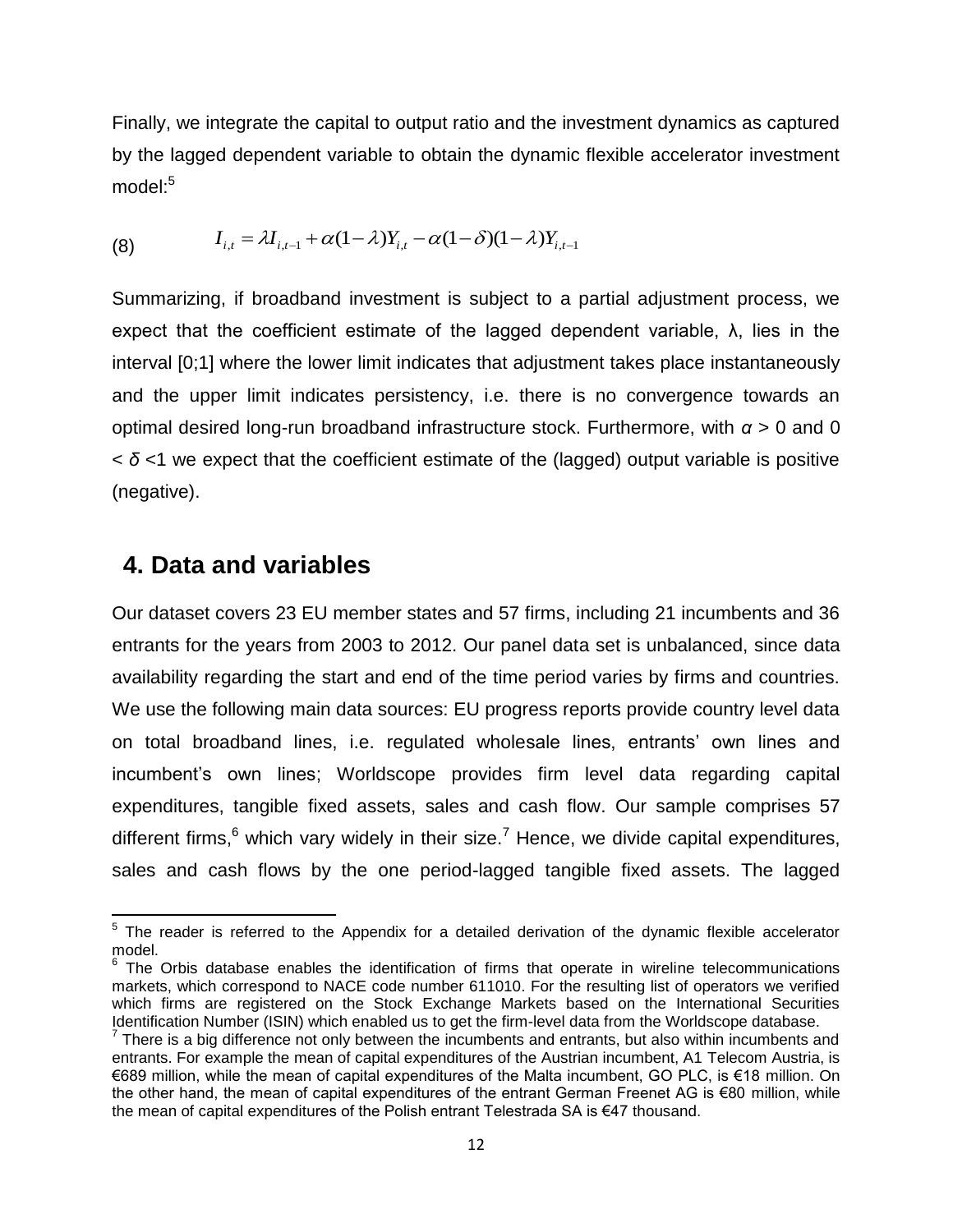tangible fixed assets are used in order to eliminate the possibility of endogeneity between capital expenditures and the tangible fixed assets, since increasing capital expenditures may increase tangible fixed assets of the current period. In addition, we use several other data sources for our control variables: the World Bank (The World Development Indicators) and the International Telecommunications Union (World Telecommunication/ICT Indicators Database) provide us with the GDP per capita and the number of personal computers in use per capita, respectively. Finally, the European Central Bank and "MarketLine" enable us to introduce two additional control variables, namely, long term interest rate and population density, respectively.

#### **4.1. Dependent variable**

Our dependent variable, *capex\_as*, represents firm level capital expenditures divided by the lagged tangible fixed assets in the telecommunications industry in terms of property, plant and equipment. This contains, most notably, investment in backbone and access networks. Note that whereas most of the incumbents are active in both fixed and mobile broadband markets, the entrants included in our sample are mainly offering fixed broadband services only.

### **4.2. Independent variables**

Based on our hypotheses we divide our explanatory variables into the following three groups: i) access regulation in terms of the strictness of service-based competition ii) facility-based competition, and iii) control variables. The latter category contains variables related to our dynamic investment accelerator model as well as demand and cost controls.

First, service-based competition, strictness, is measured by dividing the number of regulated lines (including unbundling, bitstream and simple resale lines) by the sum of the regulated lines and incumbent's retail lines, thus showing the share of incumbent's lines made available through the regulated wholesale market. Hence, this variable captures the strictness of service-based competition and is directly conducive to the regulatory "treatment" in terms of relevant wholesale broadband access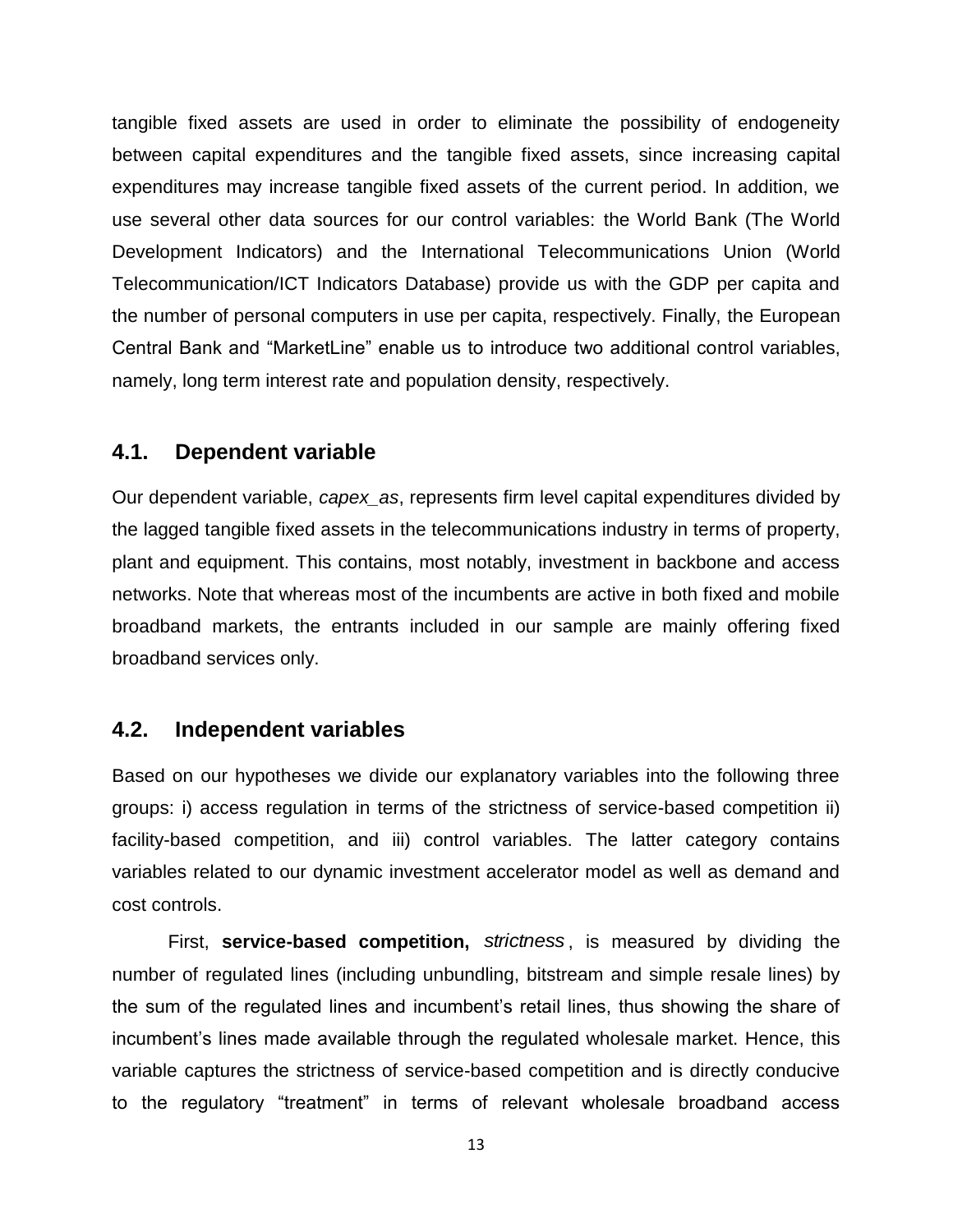regulations. The variable *strictness* incorporates both the wholesale and retail market, since incumbent's retail lines represent the lines which the incumbent uses internally to deliver its services to the customers in the retail market.

**Facility-based competition**, *fbc*, is directly related to infrastructure investment of both the incumbent and entrants. Therefore, we employ two different variables, which enables the estimation of strategic effects regarding the incumbent's and entrants' investment decisions. First, facility-based competition is obtained as the share of the entrants' own lines related to total number of retail broadband lines, *fbc\_ent*. Entrants' own lines show the number of broadband lines that are directly connected to entrants' self-deployed infrastructure by using other technologies than DSL. Most notably, entrants' own lines represent real investments of cable operators and a corresponding increase puts pressure on the incumbent in terms of a higher level of facility-based competition stemming from alternative infrastructure operators. In turn, the other facilitybased competition variable, *fbc\_inc*, is obtained as the share of the incumbent's retail lines related to total number of retail broadband lines.

Regarding the group of **control variables**, we first refer to the variables related to our dynamic investment accelerator model. With respect to the desired level of capital stock (K<sup>\*</sup>), there are different theories that assume that the desired level of capital stock is proportional to different indicators of business activity. According to the capacity utilization theory, the level of capital expenditures is positively related to the capital to output ratio (Jorgenson & Siebert 1968). According to Eisner (1978), applying sales as a main observable (proxy) variable of output (*Y*), the capital stock is expected to change with changes in sales and, thus, capital expenditures are taken as a distributed lag function of current and past sales. Accordingly, we include the sales to tangible fixed assets ratio, *sales\_as*, and the one period lagged sales to tangible fixed assets ratio. Moreover, we introduce an additional firm level variable, namely, cash flow to tangible fixed assets ratio, *cflow\_as*. Fazzari et al. (1988) examine the effects of asymmetric information on access to external funds and thus on the firms' investment level. The authors conclude that firms that are financially constrained are more sensitive to the availability of internal funds, such as cash flow. There is a large literature that investigates the relationship between cash flow and investment, that takes into account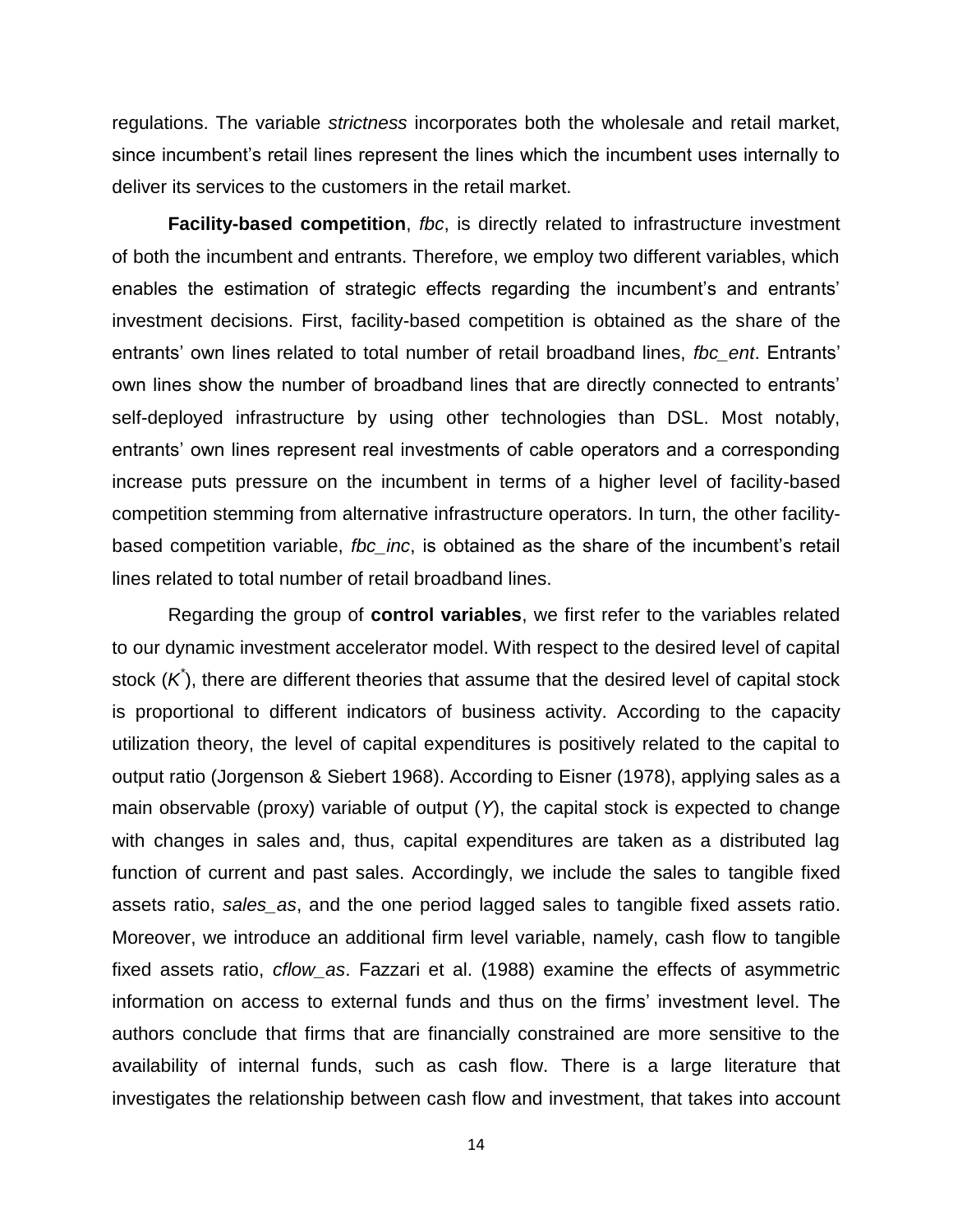different factors that might explain this relationship, including: creditworthiness, size and ownership structure (Bond et al., 2003; Gugler, 2003; Kaplan & Zingales, 1997; Vermeulen, 2002). So, different coefficient estimates for the variable *cflow\_as* in the incumbents' and entrants' equations point to different levels of cash constraints due to creditworthiness, size and ownership structure.

Finally, we employ additional control variables to capture demand and cost side investment determinants: i) GDP per capita, *gdp\_pc*, captures the income effects at the country level; ii) the number of personal computers in use per capita, *comp\_pc*, reflects the importance of the information technologies for the population (ssuming that each computer has an internet connection, the variable *comp\_pc* also stands proxy for the overall broadband market size); iii) the long-term interest rate, *lt\_ir*, is expected to capture the cost of capital for long-term telecommunications investment and finally; iv) population density, *pop\_dens*, shows different cost structures due to varying population densities across countries.

All the variable definitions, expected signs and sources as well as summary statistics are listed below in [Table 1](#page-18-0) and [Table 2,](#page-19-0) respectively.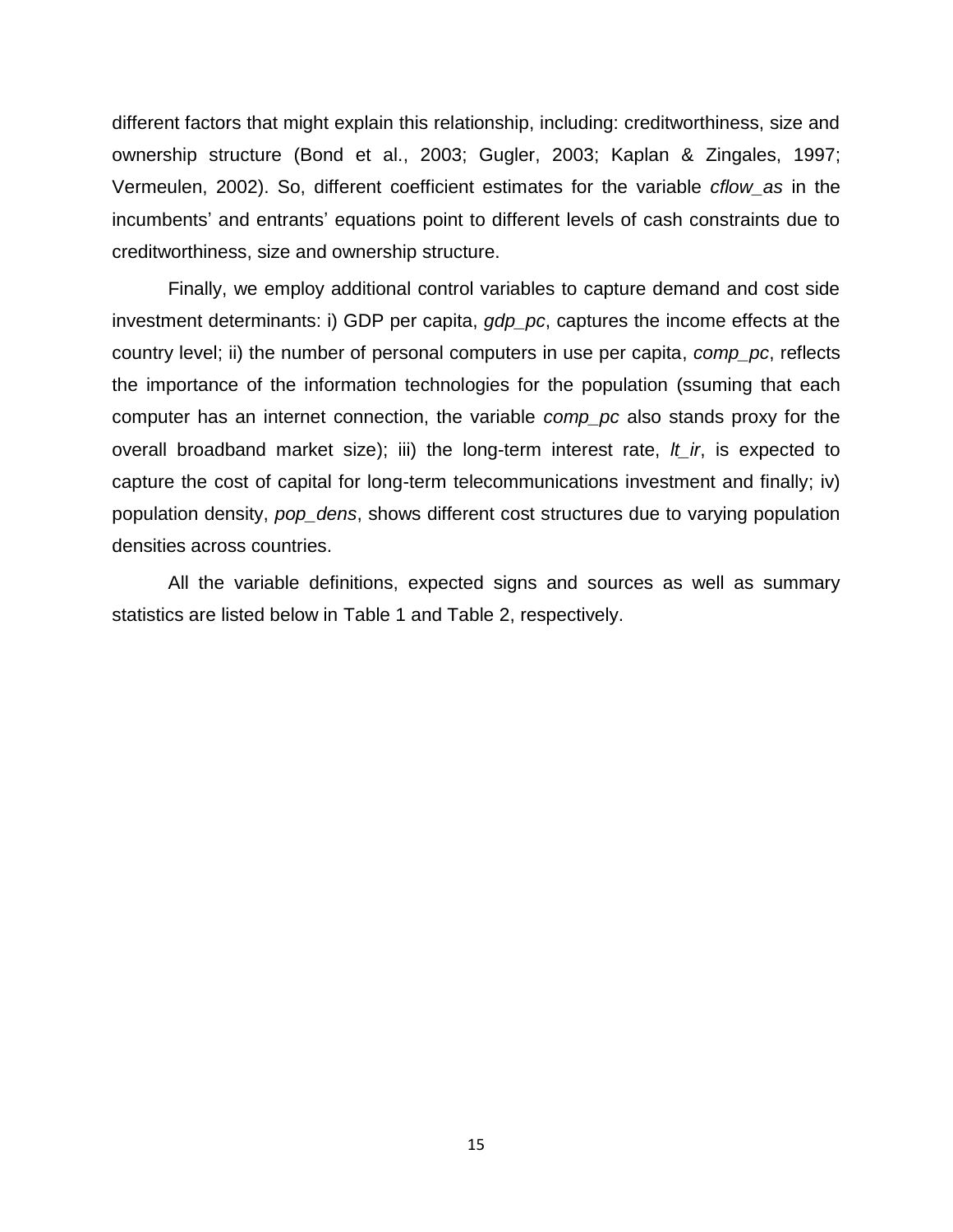<span id="page-18-0"></span>**Table 1: Variable description and sources**

| <b>Variable</b><br>(expected sign)            | <b>Description</b>                                                                                                                                                                      | <b>Source</b>                                                    |
|-----------------------------------------------|-----------------------------------------------------------------------------------------------------------------------------------------------------------------------------------------|------------------------------------------------------------------|
|                                               | Dependent variable                                                                                                                                                                      |                                                                  |
| capex as                                      | Firm capital expenditures divided<br>by lagged<br>tangible fixed assets (property,<br>plant and<br>equipment) - capital expenditures to tangible<br>fixed assets ratio.                 | Worldscope                                                       |
|                                               | <b>Main explanatory variables</b>                                                                                                                                                       |                                                                  |
| strictness<br>(+/- incumbent;<br>+/- entrant) | Regulated lines (including unbundling, bitstream<br>and simple resale lines) divided by the sum of<br>regulated lines and incumbent's retail lines.                                     | <b>EU Digital Agenda</b><br>Scoreboard                           |
| fbc_ent $(+)$                                 | The share of the entrants' own lines related to<br>total number of retail broadband lines.                                                                                              | <b>EU Digital Agenda</b><br>Scoreboard                           |
| fbc_inc $(+)$                                 | The share of the incumbent's retail lines related to<br>total number of retail broadband lines.                                                                                         | EU Digital Agenda<br>Scoreboard                                  |
| sales_as $(+)$<br>sales_as $_{t-1}(-)$        | Firm sales divided by lagged tangible fixed assets<br>(property, plant and equipment) - sales to tangible<br>fixed assets ratio.                                                        | Worldscope                                                       |
|                                               | <b>Control variables</b>                                                                                                                                                                |                                                                  |
| $cflow$ as $(+)$                              | Firm cash flow divided by lagged tangible fixed<br>assets (property, plant and equipment) - cash<br>flow to tangible fixed assets ratio.                                                | Worldscope                                                       |
| $gdp\_pc$ $(+)$                               | Gross domestic product per capita in Euro.                                                                                                                                              | The World Bank -<br>The World<br>Development<br>Indicators       |
| $comp\_pc (+)$                                | The number of personal computers in use<br>normalized to population.                                                                                                                    | World<br>Telecommunication/<br><b>ICT</b> Indicators<br>Database |
| It_ir $(-)$                                   | Harmonized long-term interest rates among the<br>EU Member States. The rates were accessed as<br>secondary market yields of government bonds<br>with a remaining maturity of ten years. | <b>EU Digital Agenda</b><br>Scoreboard                           |
| $pop\_dens (+)$                               | A country's population density in persons per<br>square kilometre.                                                                                                                      | MarketLine                                                       |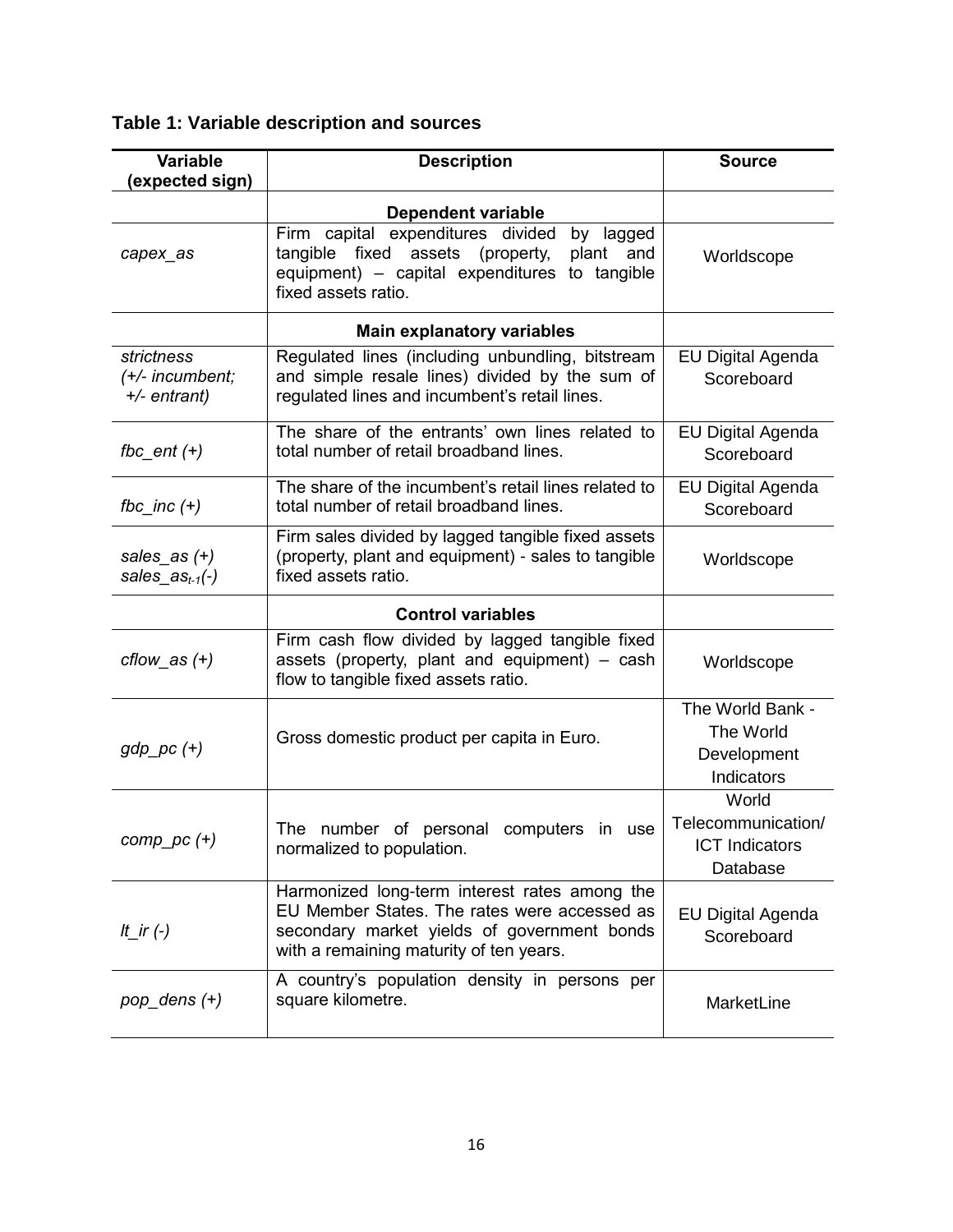| <b>Variable</b>                | #Observations                | Mean     | <b>Std. deviation</b> | Min         | <b>Max</b> |
|--------------------------------|------------------------------|----------|-----------------------|-------------|------------|
| <b>Firm level (Incumbents)</b> |                              |          |                       |             |            |
| capex_as                       | 198                          | .1820146 | .0675826              | .0360704    | .3243908   |
| sales_as                       | 198                          | 1.361392 | .5035869              | .419731     | 2.709114   |
| cflow_as                       | 198                          | .3918595 | .1371634              | .1165235    | .7541049   |
|                                |                              |          |                       |             |            |
|                                | <b>Firm level (Entrants)</b> |          |                       |             |            |
| capex_as                       | 244                          | .413567  | 1.694773              | .0007115    | 26.3725    |
| sales_as                       | 302                          | 12.28357 | 17.26536              | 0.0729615   | 105.4997   |
| cflow_as                       | 300                          | .5876553 | 3.428136              | $-26.81395$ | 10.07056   |
|                                |                              |          |                       |             |            |
|                                | <b>Country level</b>         |          |                       |             |            |
| strictness                     | 216                          | .2565829 | .1750965              | .000249     | .695199    |
| fbc_inc                        | 218                          | .4930646 | .1313302              | 0           | .9438086   |
| fbc_ent                        | 215                          | .310205  | .1836551              | .002915     | .761344    |
| $gdp\_pc$                      | 230                          | 21787    | 11385                 | 2349        | 43831      |
| comp_pc                        | 230                          | .4729649 | .2743952              | .055061     | 1.232903   |
| lt_ir                          | 230                          | 4.652    | 2.221106              | .57         | 22.5       |
| pop_dens                       | 230                          | 182.397  | 254.5591              | 17.1369     | 1280.74    |

## <span id="page-19-0"></span>**Table 2: Descriptive statistics**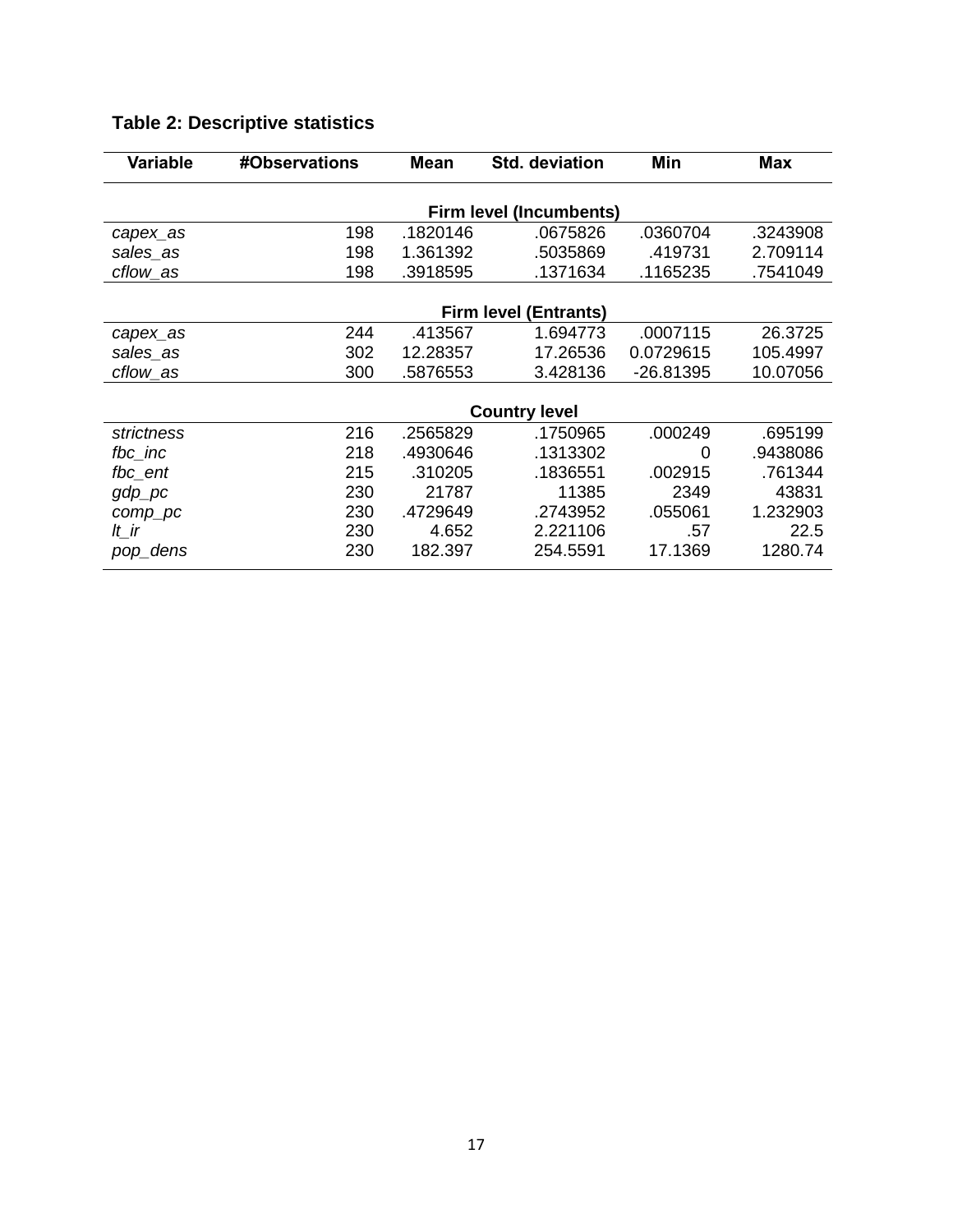### **5. Econometric modelling**

First, we describe our empirical baseline specification in Section [5.1](#page-20-0) and then our estimation and identification strategy in Section [5.2.](#page-21-0)

### <span id="page-20-0"></span>**5.1. Econometric specification**

Our baseline specification refers to a dynamic reduced-form model in which investment expressed in monetary terms is specified for the operator *i* in EU member state *j* and year *t* as follows:

<span id="page-20-1"></span>(9)  
\n
$$
capex_{i,t} = \gamma + \beta_0 capex_{i,t-1} + \beta_1 sales_{i,t} + \beta_2 sales_{i,t-1} + \n+ \beta_3 strictness_{j,t-1} + \beta_4 fbc_{j,t} + \beta_5 cflow_{i,t} + \beta_6 gdp_{i,t} + \n+ \beta_7 comp_{i,t} + \beta_8 lt_{i,t} + \beta_7 pop_{i,t} + \eta_t + \varphi_i + \psi_{it}
$$

where  $\beta_0 = \lambda$ ,  $\beta_1 = \alpha(1-\lambda)$  and  $\beta_2 = -\alpha(1-\delta)(1-\lambda)$  according to the dynamic accelerator model (equation [\(8\)\)](#page-14-0).  $\beta_0$  represents the coefficient of the lagged dependent variable  $\beta_{\text{\tiny{l}}}$  measures the investment-output sensitivity which depends on the adjustment process. The difference between  $\,\beta_{\scriptscriptstyle 1}$  and  $\,\beta_{\scriptscriptstyle 2}$  is that $\,\beta_{\scriptscriptstyle 2}$  also captures the rate of replacement investment.

Our baseline specification includes the regulatory-induced service-based competition variable, *strictnessj,t-1*, and the facility-based competition variable, *fbcj,t*, as the main competition variables of interest. The latter variable measures the contemporaneous stock of infrastructure of the incumbents (*fbc\_incj,t*) and the entrants (*fbc\_ent<sub>i,t</sub>*). In order to identify different causal effects and strategic interactions, we estimate equation (9) separately for incumbents and entrants. Based on our dynamic investment accelerator model, we include sales\_as<sub>i,t</sub> and sales\_as<sub>i,t-1</sub>. In addition, we include *cflow\_asi,t* to control for firm-specific financial constraints, while other country level variables, such as, *gdp\_pcj,t, comp\_pcj,t, lt\_irj,t* and *pop\_densj,t* represent our demand and cost controls. Finally,  $\gamma$  represents the intercept,  $\varphi_i$  firm-specific fixed effects,  $\eta$ , time-specific effects, and  $\psi$ <sub>i,t</sub> represents the error term.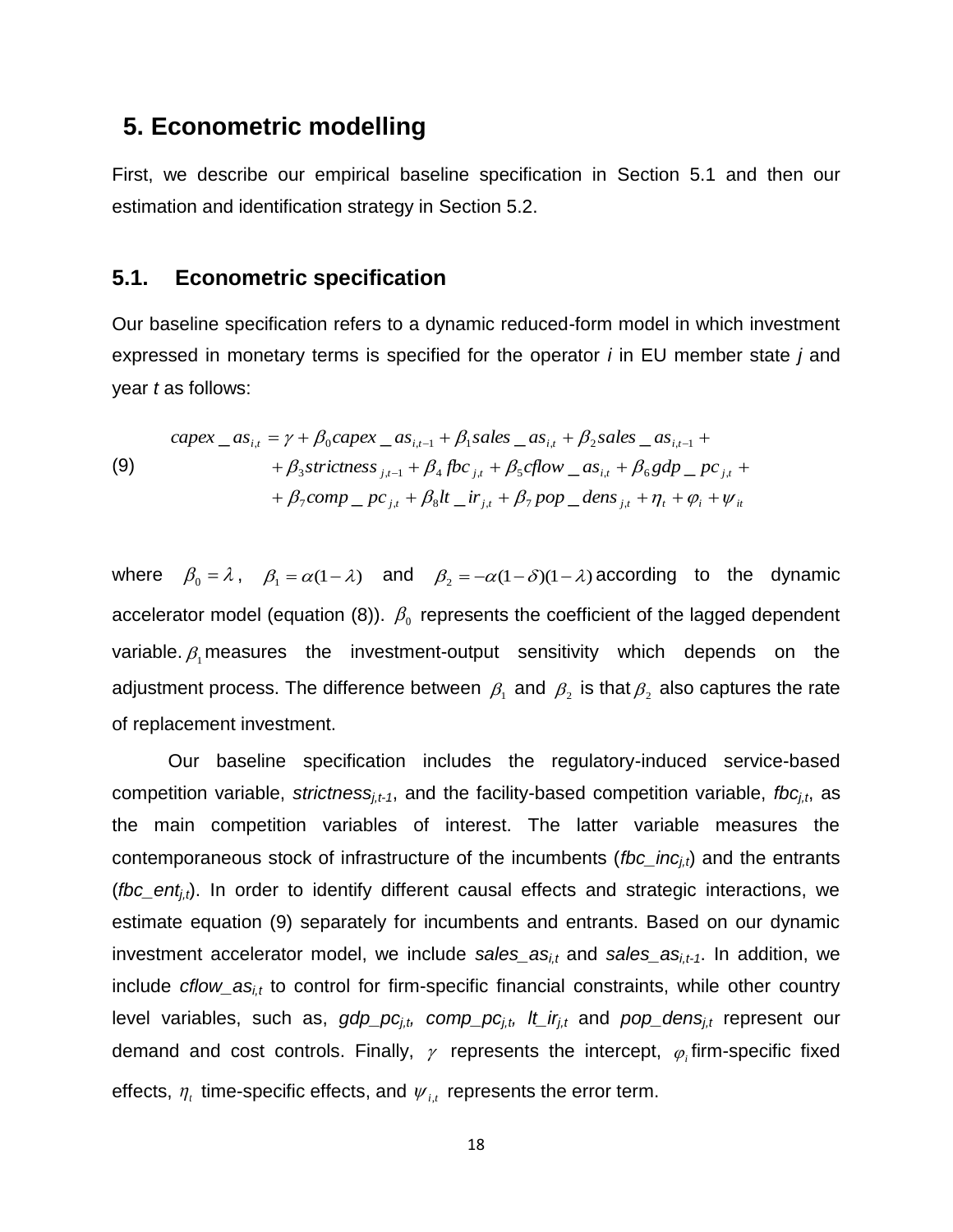### <span id="page-21-0"></span>**5.2. Estimation and identification strategy**

The desire to measure causation and to avoid endogeneity in spite of the reliance on non-experimental data is the key concern in empirical economics (Cameron & Trivedi, 2005, p. 715; Wooldridge, 2002, p. 421). In estimating the baseline specification in equation [\(9\),](#page-20-1) we are confronted with several sources of endogeneity: first, there might be potential endogeneity in terms of reverse causality underlying our regulation and competition variables, which are partly driven by the level of investment. However, the causal link between an increase of the level of investment and the number of (regulated) broadband lines within a period of time will be mitigated, since switching the broadband operator is subject to inertia due to long-term contracts with consumers (typically up to two years). Notwithstanding this, we include the lagged variable relating to service-based competition, *strictnessj,t-1*, which further mitigates potential endogeneity in case if there is no serial correlation in the original error term. However, we have to take into account endogeneity due to unobserved heterogeneity and the presence of the lagged dependent variable as a right-hand side variable (Nickell, 1981).

Dynamic GMM panel data estimation techniques represent the most prominent candidate estimator that allows us to simultaneously consider all the aforementioned sources of endogeneity underlying our main explanatory variables related to competition in broadband markets as well as sales and cash flow at the firm level. Arellano and Bover (1995) and Blundell and Bond (1998) show by Monte Carlo analysis that their general method of moments system estimator (GMM-SYS) has a smaller bias than the general method of moments difference estimator (GMM-DIFF) initially developed by Arellano and Bond (1991) for finite samples. In addition, Bruno (2005a, 2005b) developed a bias-corrected LSDV estimator (LSDVC) for unbalanced and dynamic panel data, which however requires that all other right-hand side variables are strictly exogenous. Therefore, we consider additional LSDVC estimations to test the robustness of our GMM-SYS estimation results.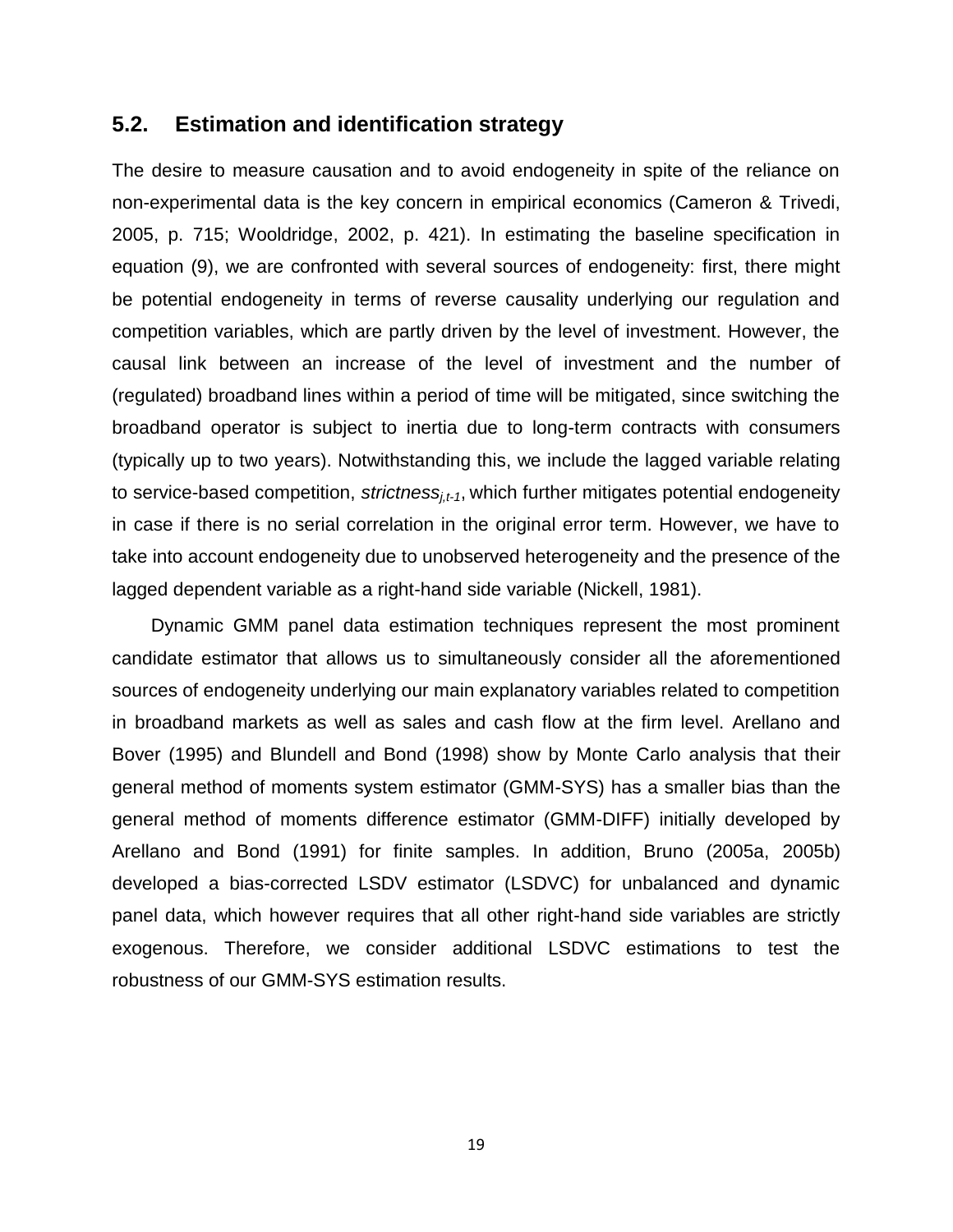### **6. Discussion of the main results**

[Table 3](#page-26-0) and [Table 4](#page-27-0) below show the main estimation results based on the specification in equation [\(9\)](#page-20-1) for the incumbents and entrants, respectively. All standard errors reported are robust to arbitrary forms of heteroscedasticity and autocorrelation in the  $\psi_{i,t}$ 's for GMM and bootstrapped for LSDVC models.<sup>8</sup> The key identifying assumption underlying the GMM estimator is that the error terms in the original specification,  $\psi_{i,t}$ 's, are serially uncorrelated. For all GMM models reported in [Table 3](#page-26-0) and [Table 4](#page-27-0) the Arellano-Bond AR(2) tests for zero autocorrelation in the first-differenced errors do not reject at order two at conventional levels. This implies, most importantly, that there is no evidence for serial correlation in the original error. Also, the Hansen-Sargan tests do not reject the over-identifying restrictions at the conventional levels in all GMM models. In addition, all explanatory variables, except cost and demand controls, are considered as endogenous in all GMM specifications. In order to avoid an overfitting bias in case of too many instruments employed in GMM models, we restrict the maximum number of lagged instruments to keep the total number of instruments close to the number of groups. Finally, Table 3 and Table 4 show regression results for alternative estimators (GMM-SYS vs. LSDVC) and for alternative selections of control variables. All the main variables of interest appear to be robust with respect to these alternative model specifications.<sup>9,10</sup>

First, as regards the coefficient of the lagged dependent variable, *capex\_ast-1*, Table 3 and Table 4 show highly significant and substantial estimates in all regressions indicating that the dynamic baseline specification is adequate. As expected, the coefficient is between 0 and 1. However, the coefficient estimates for the incumbent equation lie in the interval of [0.463; 0.790] which is substantially above the range of the corresponding estimates for the entrant equation [0.329; 0.543]. This indicates that there are adjustment costs underlying NGA deployment which are apparently much

<sup>&</sup>lt;u>Condenance</u><br><sup>8</sup> Stata 13.1 is used to estimate the regressions.

<sup>&</sup>lt;sup>9</sup> This also applies when we reduce the number of instruments by using the "collapse" option of STATA's "xtabond2" command (results are available upon request from the authors).

 $10$  Due to the variation in the entrants' firm size we checked for potential outliers by excluding 1% of the largest observations. Estimation results remain robust and are available upon request from the authors.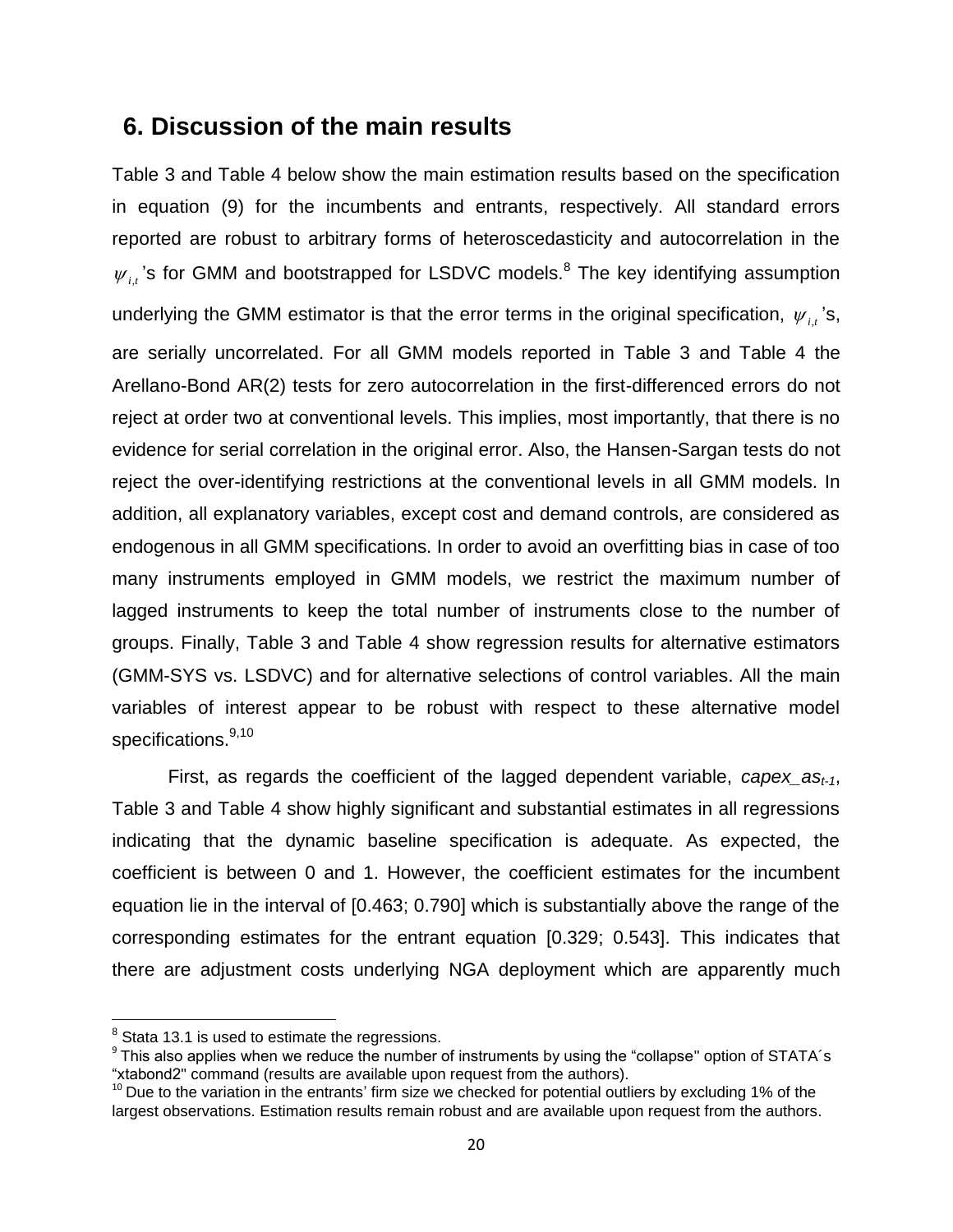more pronounced for the incumbent. A possible explanation for this is that investment data for the incumbent also contain investment in mobile network infrastructure, which involves comparatively high investment requirements and complex technical network planning as well as institutional rigidities due to limited spectrum licences. Another explanation would be that incumbents are simply larger and more diversified (active in all lines of businesses in the telecommunications sector), giving rise to smoother investment profiles than for entrants.

Second, the coefficient of the variable *sales\_asi,t* is significantly positive, whereas the coefficient estimate of the lagged sales variable, *sales\_asi,t-1*, is significantly negative in all model specifications in Table 3 and Table 4. This represents strong supportive evidence for our dynamic flexible investment accelerator model as outlined in Section [3.3.](#page-12-0) Additionally, we can distinguish between the short- and long-run effects.<sup>11</sup> An increase in *sales\_as* by 10%, increases the incumbents' *capex\_as* by up to 4% in the short-run and by 18% in the long-run. An increase in *sales\_as* by 10% increases the entrants' *capex\_as* by up to 1% in the short-run and by 2% in the long-run. While the constant rate of replacement investment (*δ*) is almost equal for both incumbents (*δ* ~ 0.12) and entrants ( $\delta$  = 0.11) in the full GMM specifications, the low level of the coefficient estimate of the variables *sales\_asi,t* and *sales\_asi,t-1* for the entrants is attributed to their low capital to output ratio ( $\alpha$   $\sim$  0.0063). The cash flow variable, *cflow\_asi,t*, shows positive sign as expected, but it is only significant for the entrants' equation in both GMM and LSDVC regressions. This in turn indicates that entrants might face difficulties to borrow money externally on the financial markets due to their smaller size, ownership, and creditworthiness. The positive and significant coefficient estimate shows that imperfect capital markets lead entrants to increase their investment level when internal funds get higher. An increase in *cflow\_asi,t* by 10% increases the entrants' *capex\_as* by up to 0.3% in the short-run and by 0.4% in the long-run.

Third, as regards facility-based competition in terms of the contemporaneous infrastructure stock, *fbc<sub>i,t</sub>*, the corresponding variables of the incumbent and entrant

l

<sup>&</sup>lt;sup>11</sup> Short-run coefficient  $(\beta_1 + \beta_2)$  for *sales*  $\_as$  , analogous for the other coefficients and variables; long-run coefficient  $\frac{P_1 + P_2}{1 - \beta_0}$  $\frac{\beta_1 + \beta_2}{\beta_2}$  for *sales*  $\alpha$ , analogous for the other coefficients and variables.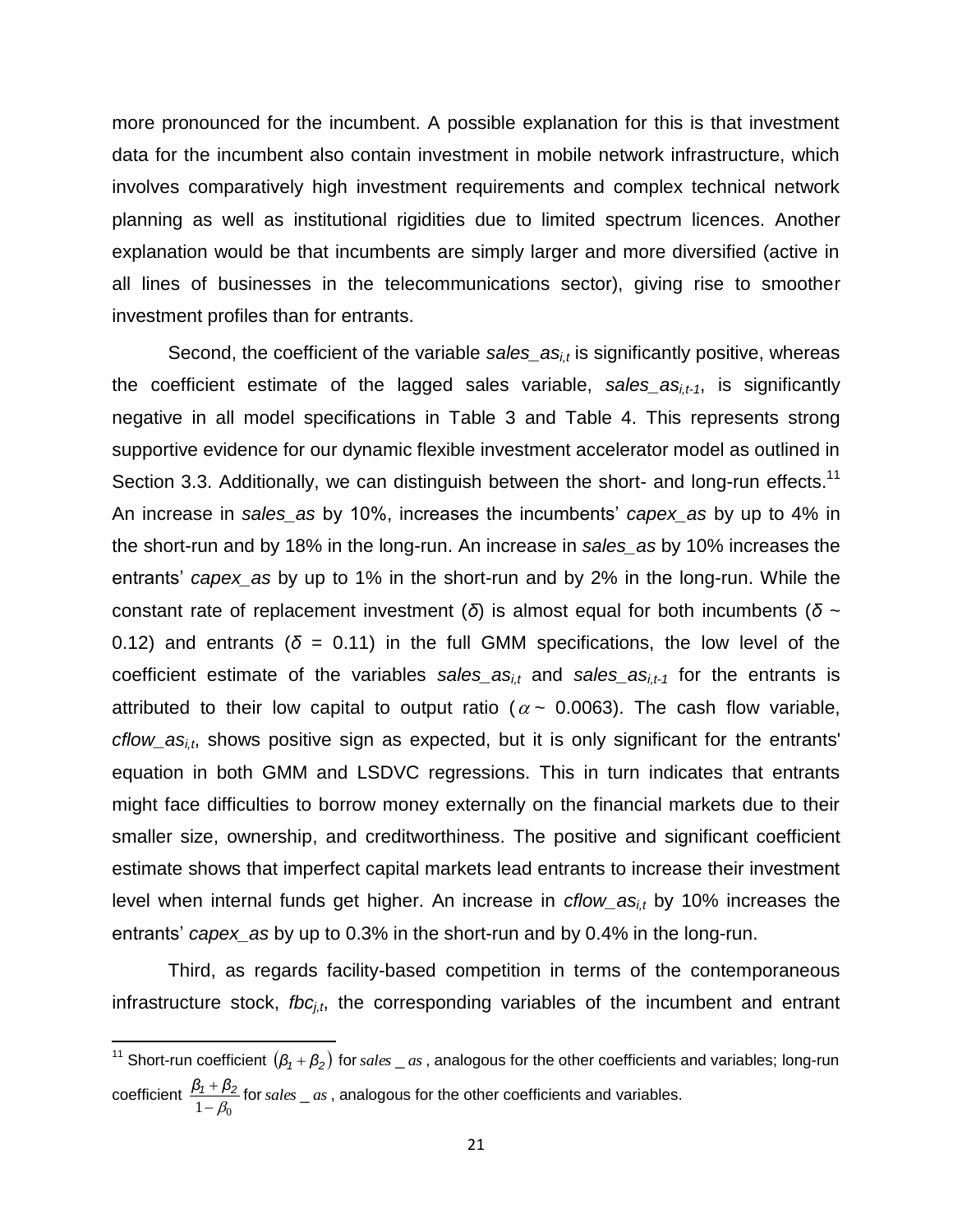operators (*fbc\_incj,t* and *fbc\_entj,t*) exhibit significant and positive coefficient estimates throughout all regressions. This indicates that firms' investment decisions are strategic complements and investment decisions reinforce each other as hypothesized in Section [3.2.](#page-10-0) However, this effect is much more pronounced with respect to the entrants. Hence, if regulatory policies – broadly understood encompassing any sector-specific regulations – exert a strong direct impact on investment of the incumbent operators, there is also a substantial indirect impact on the investment activities of entrants. In addition, an increase in *fbc\_ent* by 10% would lead to an increase in incumbents' *capex\_as* by up to 1.5% in the short-run and by 5.7% in the long-run. On the other hand, an increase in *fbc\_inc* by 10% would lead to an increase in entrants' *capex\_as* by up to 3.3 % in the short-run and by 5.9% in the long-run.

Finally, the effectiveness of service-based competition as measured by the variable *strictnessj,t-1*, which hinges on relevant wholesale broadband access regulations, appears to have no significant impact on the investment decisions of incumbents and entrants on average, i.e. during the overall period of analysis. Insignificant coefficient estimates might be the outcome of the opposing effects identified in Section [3.1,](#page-8-0) but, they also indicate that there is no supportive evidence for the policy goal of promoting investment via service-based competition and the LoI hypothesis. Furthermore, the impact of service-based competition might depend on the different phases of liberalization and regulation. Most notably, it can be assumed that service-based competition promoted investment in the early phase of liberalization when infrastructure-based competition has been hardly established. In turn, with increasing levels of infrastructure-based competition and an effectively implemented and broadly established set of wholesale access obligations, the investment promoting role of service-based competition might have decreased. In particular, entrants who enjoy favourable access conditions will not further climb the LoI or even self-deploy infrastructure.

[Table 5](#page-28-0) reports GMM regression estimates for incumbents (regressions (1)-(2)) and entrants (regressions (3)-(4)) where we additionally included the interaction term, *i\_strictnessj,t-1\_dummy03\_07*, which captures the differential impact of service-based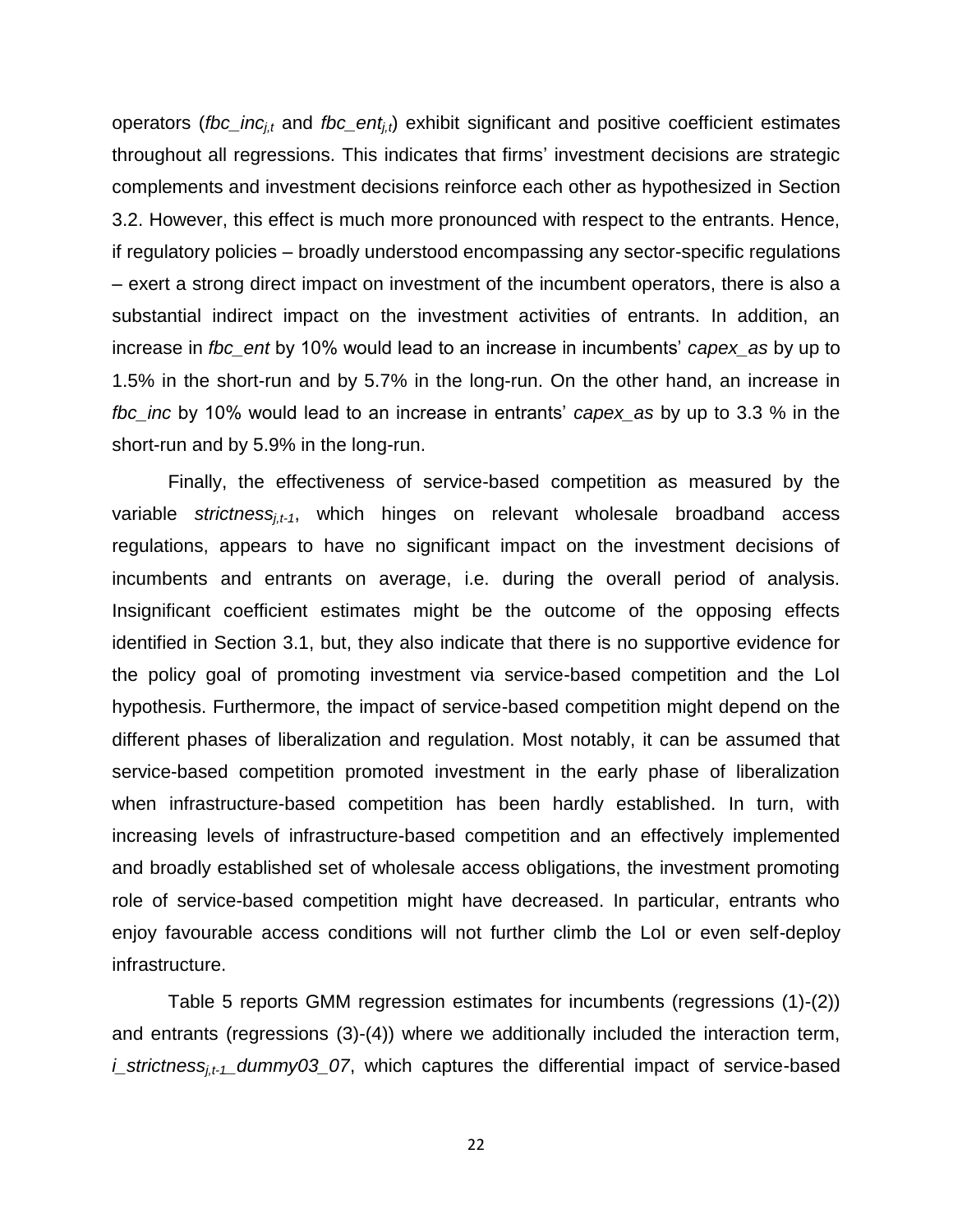competition in the first phase of liberalization, i.e. for the years from 2003 to 2007.<sup>12</sup> The dummy variable takes on the value 1 for the years from 2003 to 2007, or else and the value 0. Indeed, we now find a neutral effect of service-based competition as regards entrants' investment in the early phase and a significantly negative impact for the late phase of liberalization, i.e. for the years from 2008 to 2012. In turn, the impact of service-based competition appears to be insignificant for the entire period of analysis for incumbents.

 $\overline{\phantom{a}}$  $12$  In defining the interaction term we equally split our period of observation. Estimation results, however, are robust towards different specifications of liberalization phases (results are available from the authors upon request).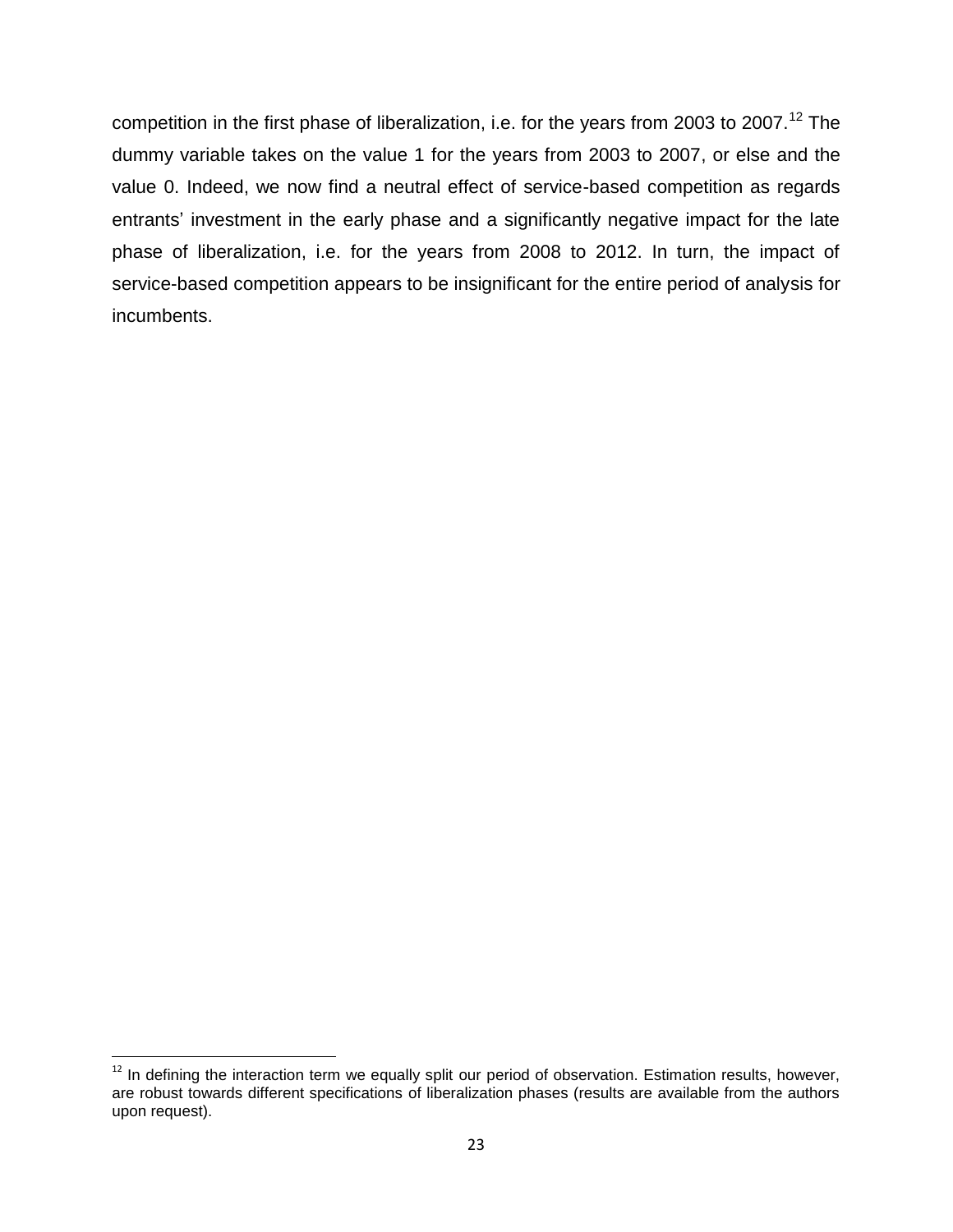|                                 | (1)            | (2)            | (3)            | (4)          |
|---------------------------------|----------------|----------------|----------------|--------------|
| <b>Dependent variable:</b>      | <b>GMM SYS</b> | <b>GMM SYS</b> | <b>GMM SYS</b> | <b>LSDVC</b> |
| $capex_{.}$ as <sub>i,t</sub>   |                |                |                |              |
| $capex_{.}$ as <sub>i.t-1</sub> | $0.771***$     | $0.790***$     | $0.712***$     | $0.463***$   |
|                                 | (0.0003)       | (0.0001)       | (0.0008)       | (0.0000)     |
| $strictness_{i,t-1}$            | 0.189          | 0.0280         | 0.0230         | $-0.00274$   |
|                                 | (0.3892)       | (0.6443)       | (0.7095)       | (0.9505)     |
| fbc_inc $_{i,t}$                | $0.130*$       | $0.0813**$     | $0.101***$     | $0.119*$     |
|                                 | (0.0976)       | (0.0494)       | (0.0289)       | (0.0525)     |
| $sales\_as_{i,t}$               | $0.221***$     | $0.220***$     | $0.233***$     | $0.128***$   |
|                                 | (0.0076)       | (0.0043)       | (0.0038)       | (0.0000)     |
| sales_as <sub>i.t-1</sub>       | $-0.197***$    | $-0.172**$     | $-0.170*$      | $-0.0532**$  |
|                                 | (0.0026)       | (0.0224)       | (0.0641)       | (0.0309)     |
| $cflow\_as_{i,t}$               | $-0.0144$      | $-0.121$       | $-0.128$       | $0.0965*$    |
|                                 | (0.9145)       | (0.2565)       | (0.1794)       | (0.0763)     |
| $gdp\_pc_{i,t}$                 | 2.89e-11       | $-3.85e-11$    |                | 1.11e-11     |
|                                 | (0.8645)       | (0.8080)       |                | (0.9406)     |
| It_ir <sub>i.t</sub>            | $-0.00393$     | $-0.00240$     |                | $-0.000283$  |
|                                 | (0.2288)       | (0.4312)       |                | (0.8416)     |
| $pop\_dens_{i,t}$               | $-0.00000180$  |                |                | 0.000949     |
|                                 | (0.9516)       |                |                | (0.8416)     |
| $comp\_pc_{i,t}$                | $-0.000000116$ |                |                | $-4.44e-08$  |
|                                 | (0.5303)       |                |                | (0.9567)     |
| Constant                        | $-0.0445$      | $-0.000804$    | $-0.0198$      |              |
|                                 | (0.4579)       | (0.9886)       | (0.7117)       |              |
| $AR(1)$ test <i>p</i> -value    | 0.010          | 0.009          | 0.014          |              |
| $AR(2)$ test $p$ -value         | 0.489          | 0.640          | 0.514          |              |
| Hansen-Sargan-test p-value      | 0.836          | 0.896          | 0.905          |              |
| R-sq.: within                   |                |                |                | 0.6608       |
| #Instruments                    | 21             | 21             | 21             |              |
| #Observations                   | 170            | 170            | 170            | 170          |

<span id="page-26-0"></span>**Table 3: Regression results for incumbents' equation**

Regressions (1)-(3) employ the two-step GMM system estimator. Regression (1) represents the full specification, while in regressions (2) and (3) we gradually reduce the number of control variables. In regression (4) we estimate the full specification using the LSDVC estimator. Since year dummies were jointly insignificant, we did not include them. Regressions (1)-(4) do include firm fixed effects which we do not report for the sake of brevity. *p*-values for the AR(1) and AR(2) tests and the Hansen-Sargan test of over identifying restrictions are reported. *p*-values for estimated coefficients are reported in parentheses and are robust to heteroscedasticity in GMM estimates. In regressions (1)-(3) the lagged dependent variable, *capex\_ast-1*, and the main explanatory variables, *fbc\_entj,t*, *sales\_asi,t*, *cflow\_asi,t* and *strictness<sub>i.t-1</sub>* are instrumented by maximum number of *t* - 4 lags. LSDVC standard errors are bootstrapped based on 100 iterations with bias correction for estimates up to order O(1/T). \* *p*<0.1; \*\* *p*<0.05; \*\*\* *p*<0.01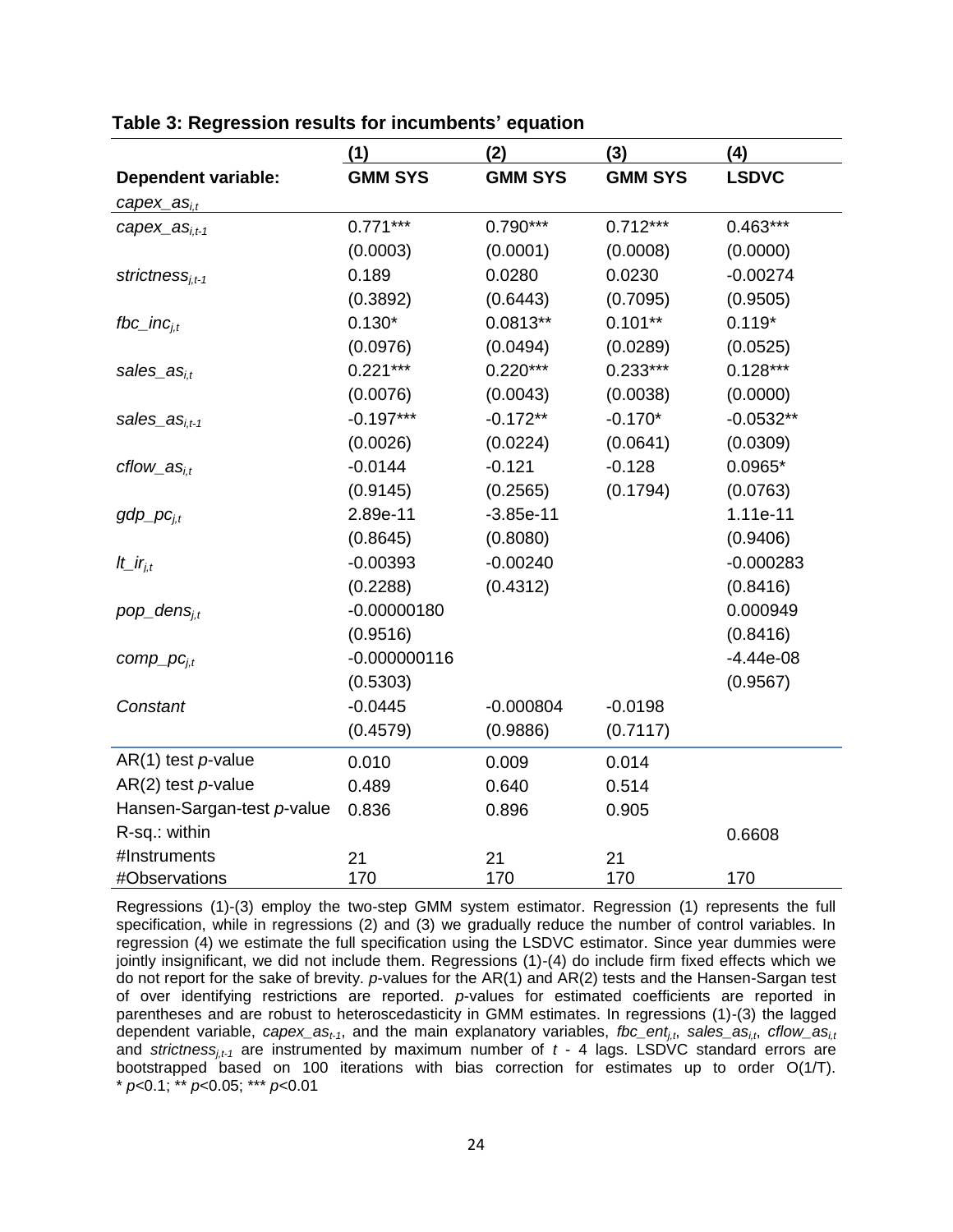|                              | (1)            | (2)            | (3)            | (4)           |
|------------------------------|----------------|----------------|----------------|---------------|
| <b>Dependent variable:</b>   | <b>GMM SYS</b> | <b>GMM SYS</b> | <b>GMM SYS</b> | <b>LSDVC</b>  |
| $capex_{.}as_{i,t}$          |                |                |                |               |
| $capex_{.}as_{i,t-1}$        | $0.329***$     | $0.311***$     | $0.537***$     | $0.543***$    |
|                              | (0.0005)       | (0.0006)       | (0.0000)       | (0.0000)      |
| strictness <sub>i.t-1</sub>  | $-0.0490$      | 0.0140         | $-0.0698$      | 0.0921        |
|                              | (0.6394)       | (0.8591)       | (0.903)        | (0.479)       |
| fbc_inc $_{i.t}$             | $0.270**$      | $0.287**$      | $0.387***$     | $0.212**$     |
|                              | (0.0229)       | (0.0238)       | (0.0000)       | (0.0382)      |
| sales_as <sub>i.t</sub>      | $0.00421**$    | 0.00398**      | 0.00597***     | 0.00462***    |
|                              | (0.0201)       | (0.00193)      | (0.0000)       | (0.0076)      |
| sales_as <sub>i.t-1</sub>    | $-0.00369*$    | $-0.00343*$    | $-0.00599***$  | $-0.00461***$ |
|                              | (0.0717)       | (0.0768)       | (0.001)        | (0.0000)      |
| $cflow\_as_{i.t}$            | $0.0240*$      | $0.0258*$      | $0.0175**$     | $0.0336***$   |
|                              | (0.0746)       | (0.0500)       | (0.0150)       | (0.0004)      |
| $gdp\_pc_{i,t}$              | 7.84e-09       | 6.44e-09       |                | $-5.27e-08$   |
|                              | (0.5650)       | (0.5439)       |                | (0.5889)      |
| It_ir <sub>i,t</sub>         | 0.00522        | 0.00257        |                | $-0.000702$   |
|                              | (0.3691)       | (0.6121)       |                | (0.9310)      |
| $pop\_dens_{i,t}$            | $-0.000291$    |                |                | $-0.00136$    |
|                              | (0.2878)       |                |                | (0.6364)      |
| $comp\_pc_{i,t}$             | 0.00000124     |                |                | $-0.00000233$ |
|                              | (0.3008)       |                |                | (0.3178)      |
| Constant                     | $-0.0239$      | $-0.0520$      | $-0.10295**$   |               |
|                              | (0.7937)       | (0.5141)       | (0.0264)       |               |
| $AR(1)$ test <i>p</i> -value | 0.462          | 0.486          | 0.029          |               |
| $AR(2)$ test $p$ -value      | 0.138          | 0.143          | 0.123          |               |
| Hansen-Sargan test p-value   | 0.946          | 0.930          | 0.958          |               |
| R-sq.: within                |                |                |                | 0.5684        |
| #Instruments                 | 46             | 46             | 48             |               |
| #Observations                | 177            | 177            | 177            | 177           |

#### <span id="page-27-0"></span>**Table 4: Regression results for entrants' equation**

Regressions (1)-(3) employ the two-step GMM system estimator. Regression (1) represents the full specification, while in regressions (2) and (3) we gradually reduce the number of control variables. In regression (4) we estimate the full specification using the LSDVC estimator. Since year dummies were jointly insignificant, we did not include them. Regressions (1)-(4) do include firm fixed effects which we do not report for the sake of brevity. *p*-values for the AR(1) and AR(2) tests and the Hansen-Sargan test of over identifying restrictions are reported. *p*-values for estimated coefficients are reported in parentheses and are robust to heteroscedasticity in GMM estimates. In regressions (1)-(3) the lagged dependent variable,  $capex_1$ , and the main explanatory variables *fbc\_ent<sub>i,t</sub>*, sales\_as<sub>i,t</sub>, *cflow\_as*<sub>i,t</sub> and *strictness*<sub>i,t-1</sub> are instrumented by a maximum number of *t*-4 lags. LSDVC standard errors are bootstrapped based on 100 iterations with bias correction for estimates up to order O(1/T). \* *p*<0.1; \*\* *p*<0.05; \*\*\* *p*<0.01.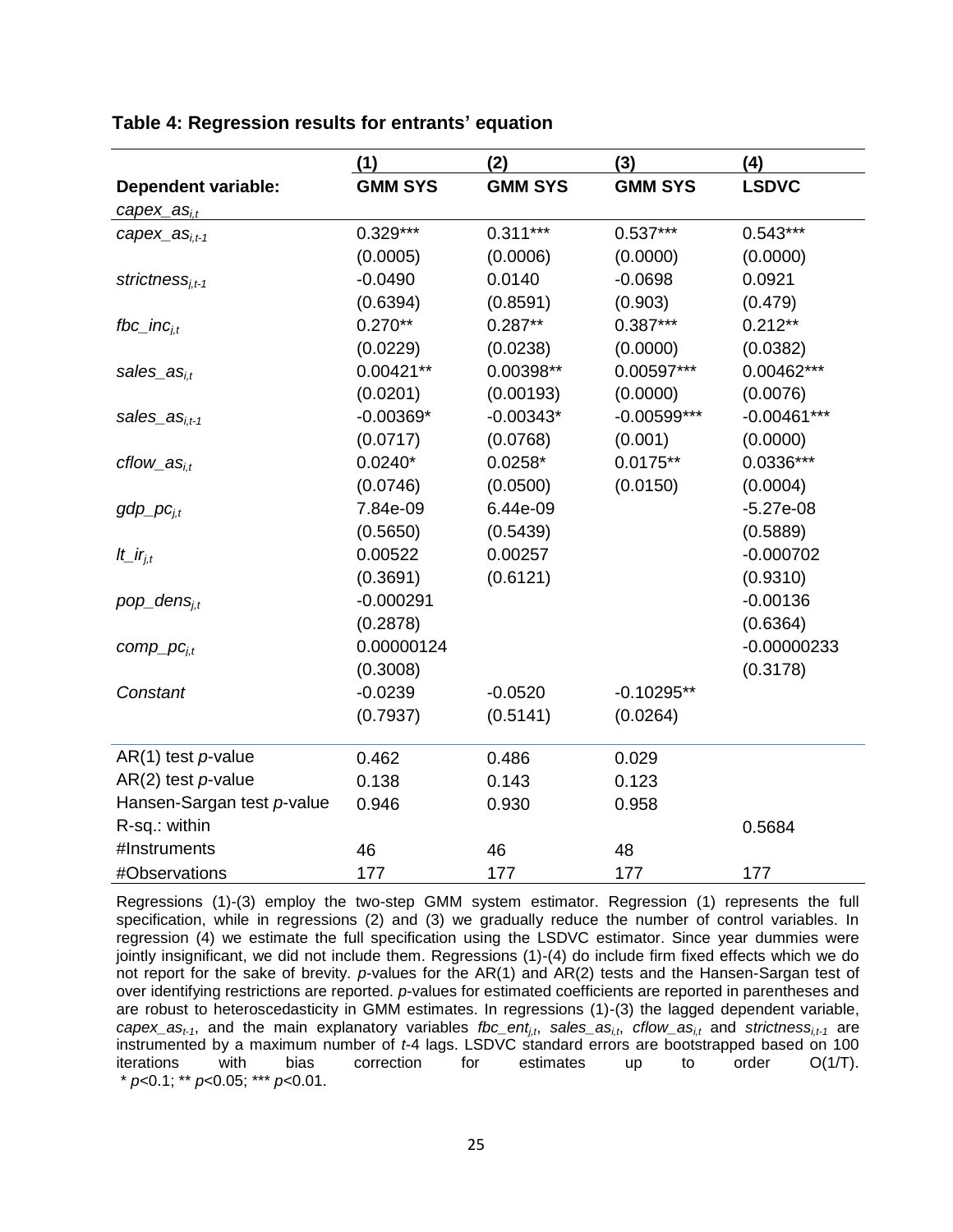|                                          | (1)              | (2)             | (3)             | (4)             |
|------------------------------------------|------------------|-----------------|-----------------|-----------------|
| <b>Dependent variable:</b>               | <b>Incumbent</b> |                 | <b>Entrants</b> |                 |
| $capex_{.aS_{i,t}}$                      | <b>GMM SYS</b>   | <b>GMM SYS</b>  | <b>GMM SYS</b>  | <b>GMM SYS</b>  |
| $capex_{.}$ as <sub>i.t-1</sub>          | 0.7253179***     | 0.7389698***    | 0.3645235***    | 0.3724944***    |
|                                          | 0.000            | 0.000           | 0.000           | 0.000           |
| strictness <sub>i.t-1</sub>              | 0.0785026        | 0.0727734       | $-0.1919019**$  | $-0.1344174***$ |
|                                          | 0.579            | 0.228           | 0.045           | 0.005           |
| i_strictness <sub>it-1</sub> _dummy03_07 | 0.0025872        | $-0.0157678$    | 0.2046678**     | 0.1562788*      |
|                                          | 0.939            | 0.626           | 0.013           | 0.072           |
| $fbc\_ent_{i,t}$                         | 0.1319121**      | $0.1000161*$    |                 |                 |
|                                          | 0.040            | 0.092           |                 |                 |
| fbc_inc $_{i,t}$                         |                  |                 | .22495*         | 0.2226577*      |
|                                          |                  |                 | 0.083           | 0.100           |
| sales_as <sub>i.t</sub>                  | 0.1811017***     | 0.1604974***    | 0.0063623**     | 0.004727**      |
|                                          | 0.004            | 0.002           | 0.049           | 0.010           |
| sales_as <sub>i.t-1</sub>                | $-0.1347561***$  | $-0.1292153***$ | $-0.0067916**$  | $-0.0055017***$ |
|                                          | 0.009            | 0.004           | 0.019           | 0.008           |
| $cflow\_as_{i.t}$                        | $-0.0887085$     | $-0.0582102$    | 0.0234413*      | 0.0263242***    |
|                                          | 0.523            | 0.533           | 0.052           | 0.008           |
| $gdp\_pc_{i,t}$                          | 1.45e-10         |                 | 6.32e-10        |                 |
|                                          | 0.395            |                 | 0.879           |                 |
| It_ir <sub>i.t</sub>                     | $-0.0011165$     |                 | 0.0092048       |                 |
|                                          | 0.753            |                 | 0.315           |                 |
| $pop\_dens_{i,t}$                        | $-9.38e-06$      |                 | $-0.000228$     |                 |
|                                          | 0.796            |                 | 0.592           |                 |
| $comp\_pc_{i,t}$                         | 3.77e-07         |                 | 1.38e-06        |                 |
|                                          | 0.745            |                 | 0.321           |                 |
| Constant                                 | $-0.0402278$     | $-0.0171992$    | 0.003761        | 0.0471036       |
|                                          | 0.463            | 0.574           | 0.972           | 0.543           |
| $AR(1)$ test p-value                     | 0.021            | 0.010           | 0.179           | 0.177           |
| $AR(2)$ test $p$ -value                  | 0.668            | 0.594           | 0.093           | 0.057           |
| $AR(3)$ test $p$ -value                  |                  |                 | 0.238           | 0.205           |
| Hansen-Sargan test p-value               | 0.994            | 0.974           | 0.903           | 0.818           |
| #Instruments                             | 29               | 29              | 41              | 43              |
| #Observations                            | 170              | 170             | 177             | 177             |

## <span id="page-28-0"></span>**Table 5: Regression results for different phases of liberalization**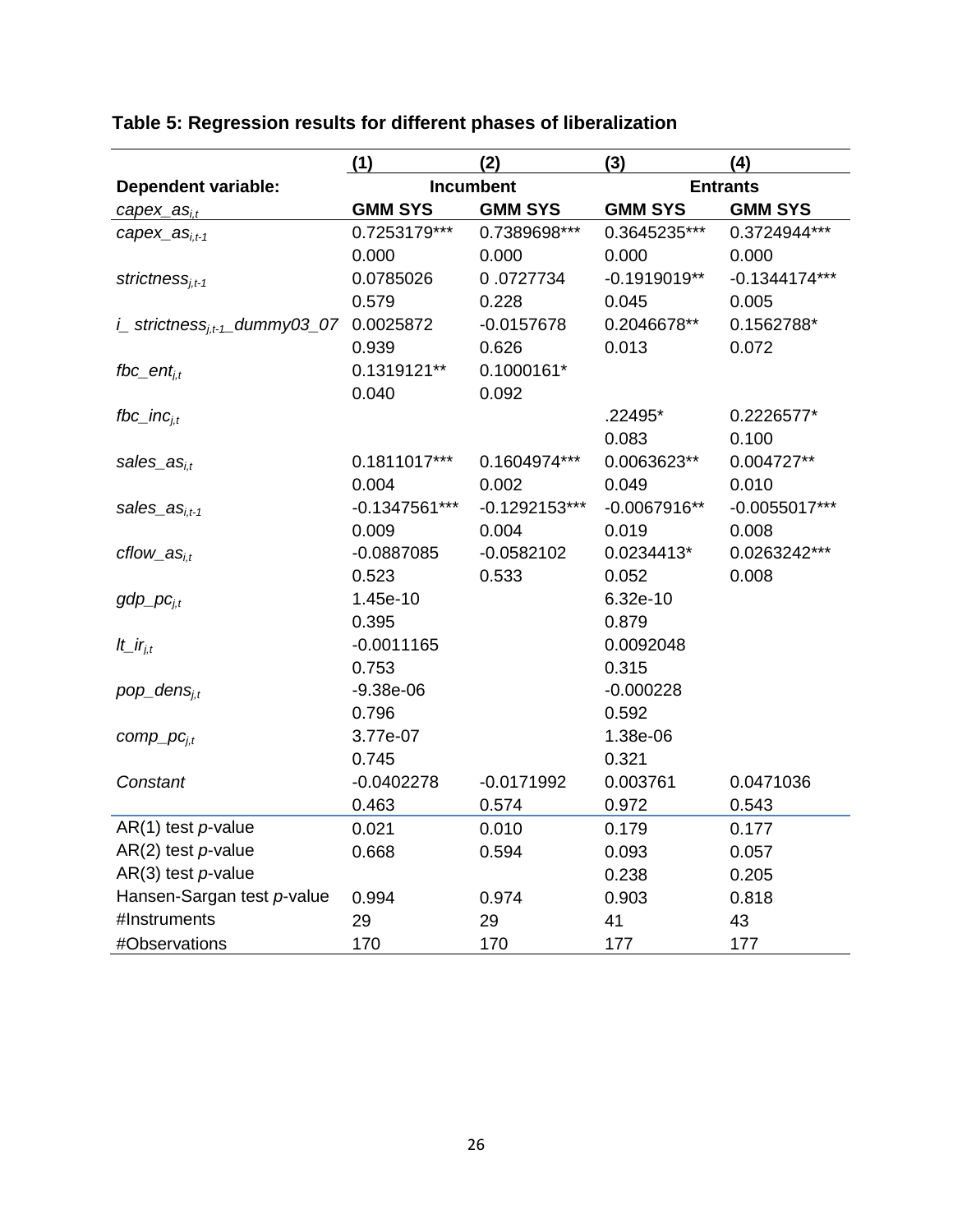Regressions (1)-(4) employ the two-step GMM system estimator. Regressions (1) and (3) represent the full specification, while in regressions (2) and (4) we reduce the number of control variables. Since year dummies were jointly insignificant, we did not include them. Regressions (1)-(4) do include firm fixed effects which we do not report for the sake of brevity. *p*-values for the AR(1), AR(2) and AR(3) tests and the Hansen-Sargan test of over identifying restrictions are reported. *p*-values for estimated coefficients are reported in parentheses and are robust to heteroscedasticity in GMM estimates. In regressions (1)-(4) the lagged dependent variable, *capex\_asi,t-1*, and the main explanatory variables, *fbc\_entj,t*, *sales\_asi,t*, *cflow\_as<sub>i,t</sub>* and *strictness<sub>i,t</sub>* are instrumented by maximum number of  $t$  - 4 lags. In regressions (3) and (4) the lagged dependent variable, *capex\_ast-1*, and the main explanatory variables, *fbc\_entj,t*, *sales\_asi,t*, *cflow*  $as_{it}$  and *strictness<sub>it-1</sub>* are instrumented by maximum number of  $t$  - 5 lags, starting from  $t$  - 3 due to a significant value of the AR(2) test, therefore we also report the AR(3) test p-value for regressions (3)-(4).

\* *p*<0.1; \*\* *p*<0.05; \*\*\* *p*<0.01.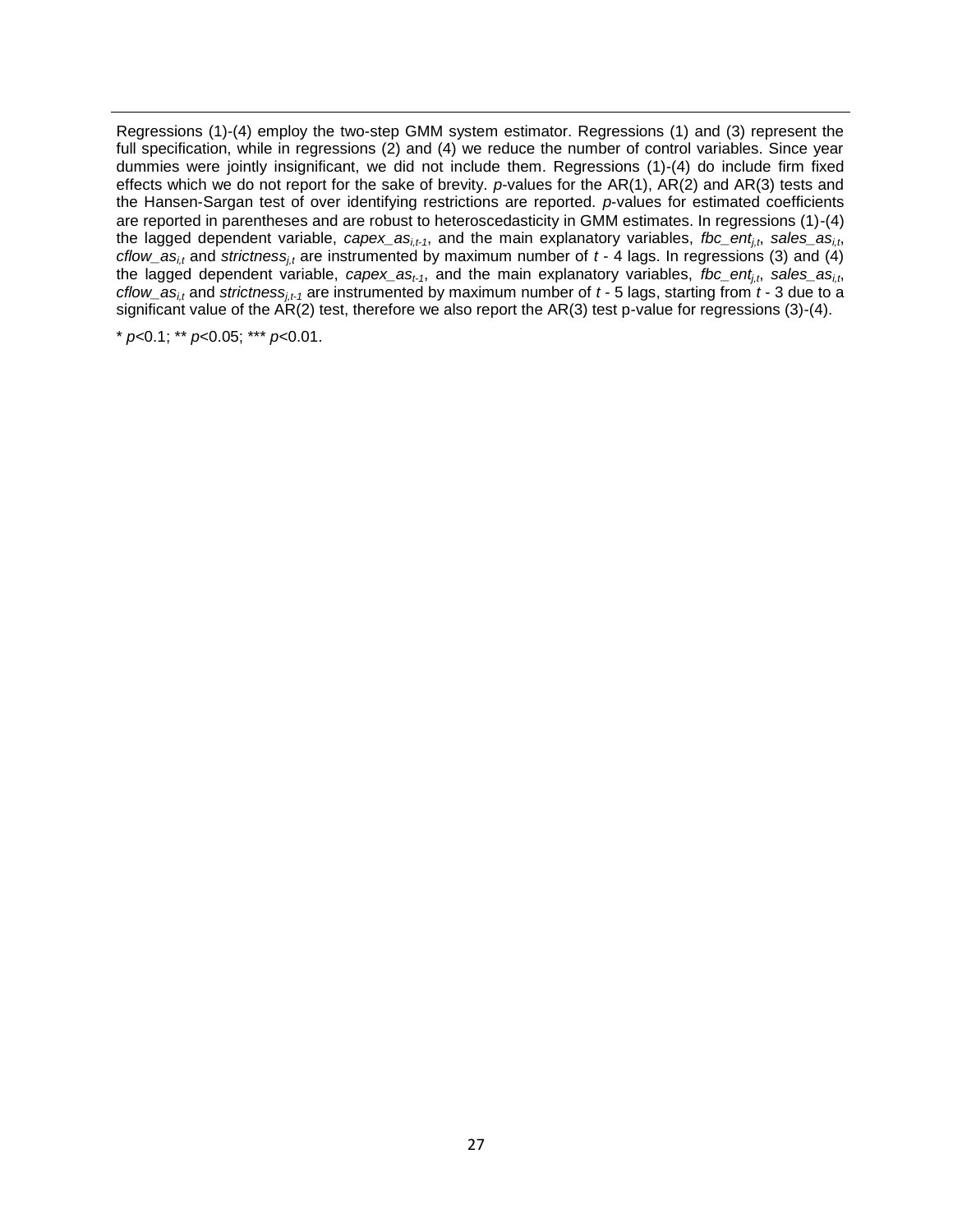### **7. Conclusions**

This paper intends to assess the impact of the two main modes of broadband competition on investment in broadband markets utilizing firm level data for European incumbent and entrant operators in the decade from 2003 to 2012.

We find that facility-based competition exerted a positive and substantial impact on investment for both types of operators and clearly outperforms service-based competition which had no significant impact for the average incumbent and entrant operator during the period of analysis. As regards the late phase of liberalization, service-based competition even exerted a significantly negative impact on entrants<sup>1</sup> investment activities. Hence, data from a decade of broadband access regulation are at odds with one of the main guiding regulatory principles of the EU regulatory framework as envisaged in the LoI hypothesis. This casts doubt on future regulatory access policies which continue to foresee the LoI as a guiding principle also for regulating emerging fibre-based access networks (European Commission, 2010, recital 3). In turn, the role of facility-based competition appears to be even stronger as regards migration towards fibre-based infrastructure which will basically constitute more symmetric market structures with new and additional market players (Bourreau et al., 2010, p. 693). Therefore, and in line with the vast majority of the related previous literature, our findings suggest deregulatory approaches towards new access infrastructure with facility-based competition being one of the main drivers of investment in new communications access infrastructure. Regulatory policies should be directed from the asymmetric (legacy-based) regulatory paradigm to a more symmetric one focusing on an industry coordinating role and enabling cooperation models in the actual building and sharing of infrastructure (Gomez-Barroso & Feijoo, 2010; Briglauer & Gugler, 2013).

In view of the empirical evidence, NRAs claiming that mandatory broadband access regulations remain necessary in the future shall bear the burden of proving convincingly that asymmetric market interventionism can be expected to be welfare enhancing. Moreover, NRAs have to consider that investment related policy decisions will exert a direct and indirect impact since firms' investment decisions are strategic complements which reinforce the impact of an erroneous decision.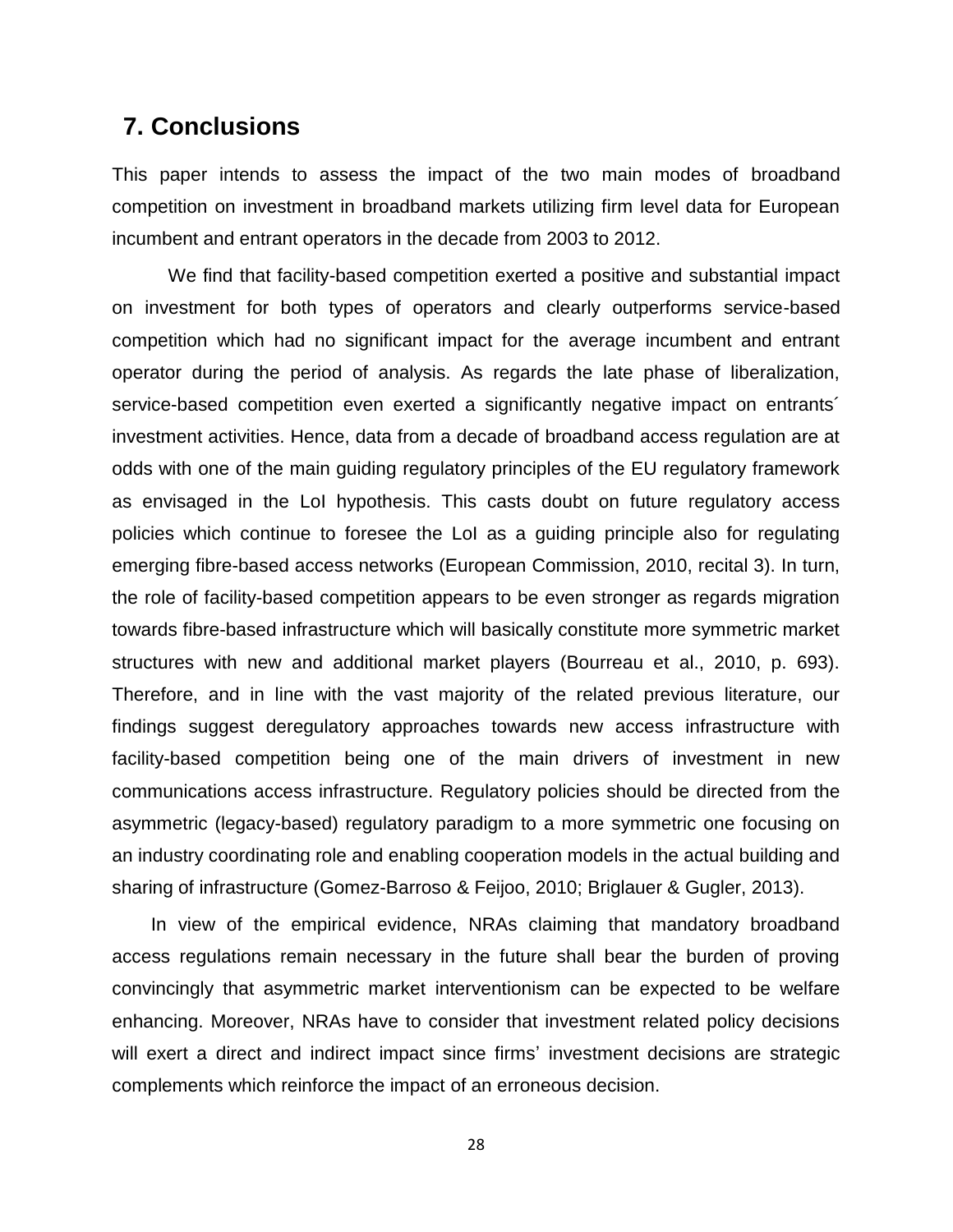# **Appendix**

#### *The dynamic flexible accelerator model*

By lagging equation [\(5\)](#page-13-0) we obtain:

$$
I_{i,t-1} = K_{i,t-1} - (1 - \delta)K_{i,t-2}
$$
\n(A.11)

Solving for  $K_{i,t-2}$  we obtain:

$$
K_{i,t-2} = \frac{K_{i,t-1} - I_{i,t-1}}{1 - \delta} \tag{A.12}
$$

By lagging equation [\(6\)](#page-13-1) we obtain:

$$
K_{i,t-1} = (1 - \lambda)K_{i,t-1}^* + \lambda K_{i,t-2}
$$
\n(A.13)

Next we insert equation [\(1\)](#page-12-1) in equation [\(7\)](#page-13-0) and obtain:

$$
I_{i,t} = \alpha (1 - \lambda) Y_{i,t} - (1 - \delta) K_{i,t-1} + \lambda K_{i,t-1}
$$
\n(A.14)

In the equation (A.14) we insert equation (A.13) and obtain:

$$
I_{i,t} = \alpha (1 - \lambda) Y_{i,t} - (1 - \delta) [(1 - \lambda) K_{i,t-1}^* + \lambda K_{i,t-2}] + \lambda [(1 - \lambda) K_{i,t-1}^* + \lambda K_{i,t-2}]
$$
 (A.15)

Next we reformulate equation (A.15) and obtain:

$$
I_{i,t} = \alpha (1 - \lambda) Y_{i,t} - (1 - \delta) (1 - \lambda) K_{i,t-1}^* - \lambda (1 - \delta) K_{i,t-2} + \lambda (1 - \lambda) K_{i,t-1}^* + \lambda^2 K_{i,t-2}
$$
 (A.16)

Now we combine equation (1) and (A.16) and insert the resulting expression in equation (A.12) and obtain:

$$
I_{i,t} = \alpha (1 - \lambda) Y_{i,t} - \alpha (1 - \delta) (1 - \lambda) Y_{i,t-1} - \lambda (1 - \delta) \frac{K_{i,t-1} - I_{i,t-1}}{1 - \delta} + \lambda (1 - \lambda) K_{i,t-1}^* + \lambda^2 K_{i,t-2}
$$
 (A.17)

Next we reformulate equation (A.17) and obtain:

$$
I_{i,t} = \alpha (1 - \lambda) Y_{i,t} - \alpha (1 - \delta) (1 - \lambda) Y_{i,t-1} + \lambda I_{i,t-1} - \lambda K_{i,t-1} + \lambda (1 - \lambda) K_{i,t-1}^* + \lambda^2 K_{i,t-2}
$$
 (A.18)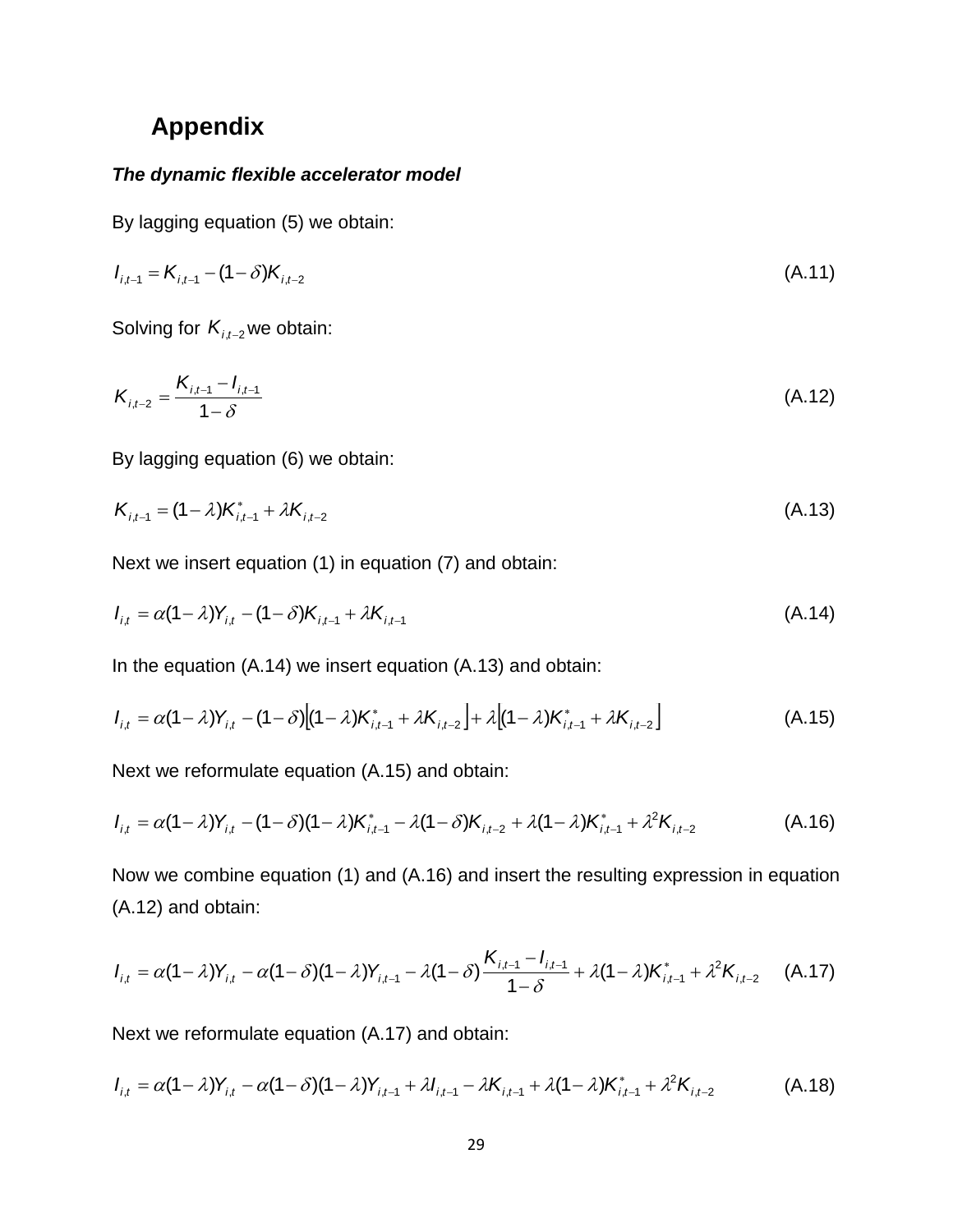Again we insert equation (A.13) in the equation (A.18) and obtain:

$$
I_{i,t} = \alpha (1 - \lambda) Y_{i,t} - \alpha (1 - \delta) (1 - \lambda) Y_{i,t-1} + \lambda I_{i,t-1} - \lambda [(1 - \lambda) K_{i,t-1}^* + \lambda K_{i,t-2}] + \lambda (1 - \lambda) K_{i,t-1}^* + \lambda^2 K_{i,t-2}
$$
 (A.19)

Next we reformulate equation (A.19) and obtain:

$$
I_{i,t} = \alpha(1-\lambda)Y_{i,t} - \alpha(1-\delta)(1-\lambda)Y_{i,t-1} + \lambda I_{i,t-1} - \lambda(1-\lambda)K_{i,t-1}^* + \lambda^2 K_{i,t-2} + \lambda(1-\lambda)K_{i,t-1}^* + \lambda^2 K_{i,t-2}
$$
 (A.20)

Finally, we reformulate equation (A.20) and obtain our dynamic flexible accelerator investment model:

$$
I_{i,t} = \lambda I_{i,t-1} + \alpha (1 - \lambda) Y_{i,t} - \alpha (1 - \delta) (1 - \lambda) Y_{i,t-1}
$$
\n(A.21)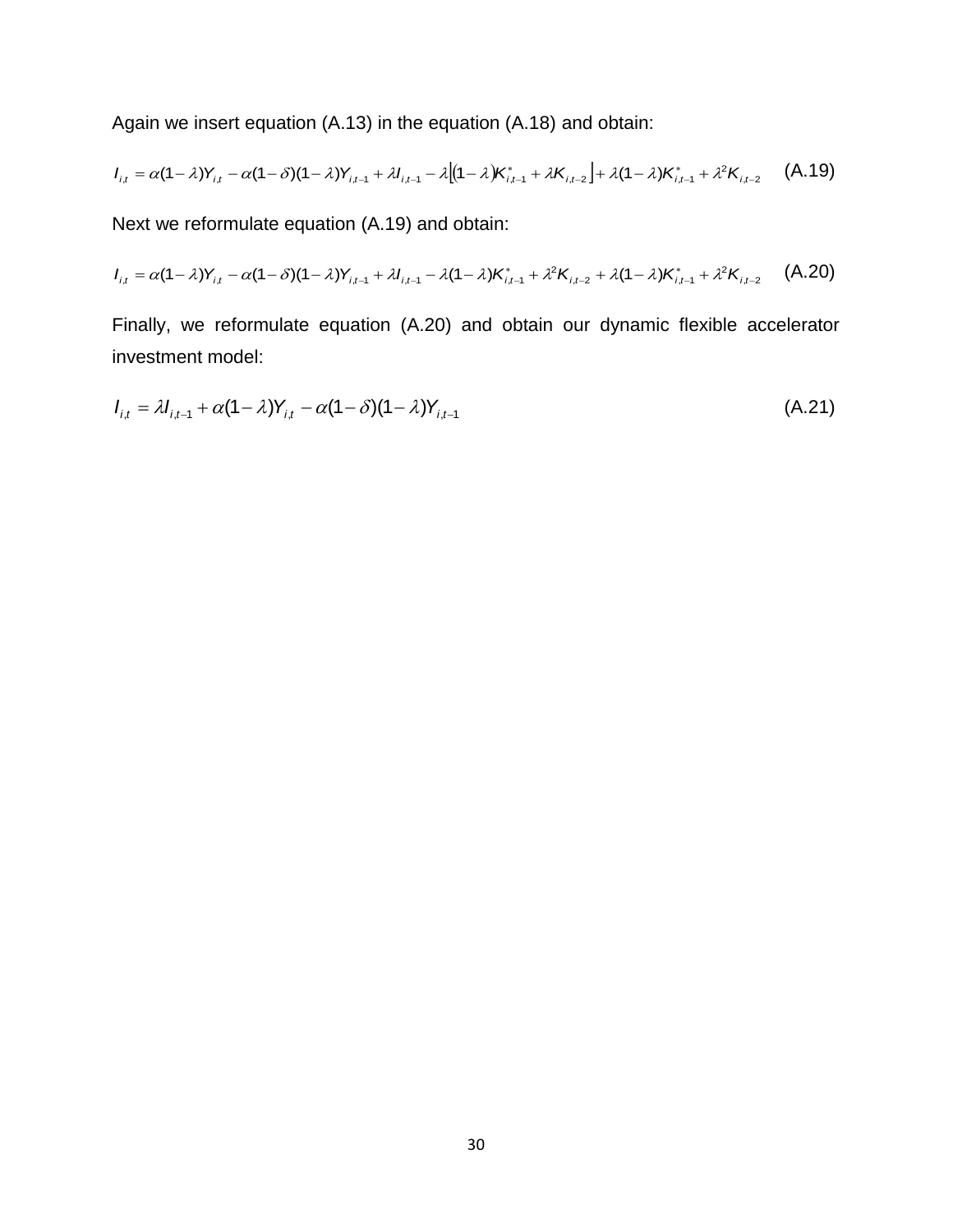### **References**

- Arellano, M., & Bond, S. (1991). Some Tests of Specification for Panel Data: Monte Carlo Evidence and an Application to Employment Equations. *Review of Economic Studies,* 58, 277-297.
- Arellano, M., & Bover, O. (1995). Another Look at the Instrumental-Variable Estimation of Error-Components Models. *Journal of Econometrics,* 68, 29-51.
- Bacache, M., Bourreau, M., & Gaudin, G. (2013). Dynamic Entry and Investment in New Infrastructures: Empirical evidence from the Telecoms Industry. *Review of Industrial Organization (forthcoming)*.
- Bender, C. M., & Goetz, G. (2011). Coexistence of Service- and Facility-Based. *MAGKS Discussion Paper,* 7,.
- Blundell, R., & Bond, S. (1998). Initial Conditions and Moment Restrictions in Dynamic Panel Data Models. *Journal of Econometrics,* 87, 115-143.
- Bond, S., Elston, J. A., Mairesse, J., & Mulkay, B. (2003). Financial Factors and Investment in Belgium, France, Germany, and the United Kingdom: A Comparison Using Company Panel Data. *Review of Economics and Statistics,*  85, 153-165.
- Bouckaert, J., van Dijk, T., & Verboven, F. (2010). Access Regulation, Competition, and Broadband Penetration: An International Study. *Telecommunications Policy,* 34, 661-671.
- Bourreau, M., & Dogan, P. (2006). Build-or-by Strategies in the Local Loop. *The American Economic Review, 96*(2), 72-76.
- Bourreau, M., Dogan, P., & Manant, M. (2010). A Critical Review of the Ladder of Investment Approach. *Telecommunications Policy,* 34, 683-696.
- Briglauer, W., & Gugler, K. (2013). The Deployment and Penetration of High-Speed Fiber Networks and Services: Why are European Member States Lagging Behind? *Telecommunications Policy,* 37, 819-835.
- Briglauer, W., Ecker, G., & Gugler, K. (2013). The Impact of Infrastructure- and Servicebased Competition on the Deployment of Next Generation Access Networks: Recent Evidence from the European Member States. *Information Economics and Policy,* 25, 142-153.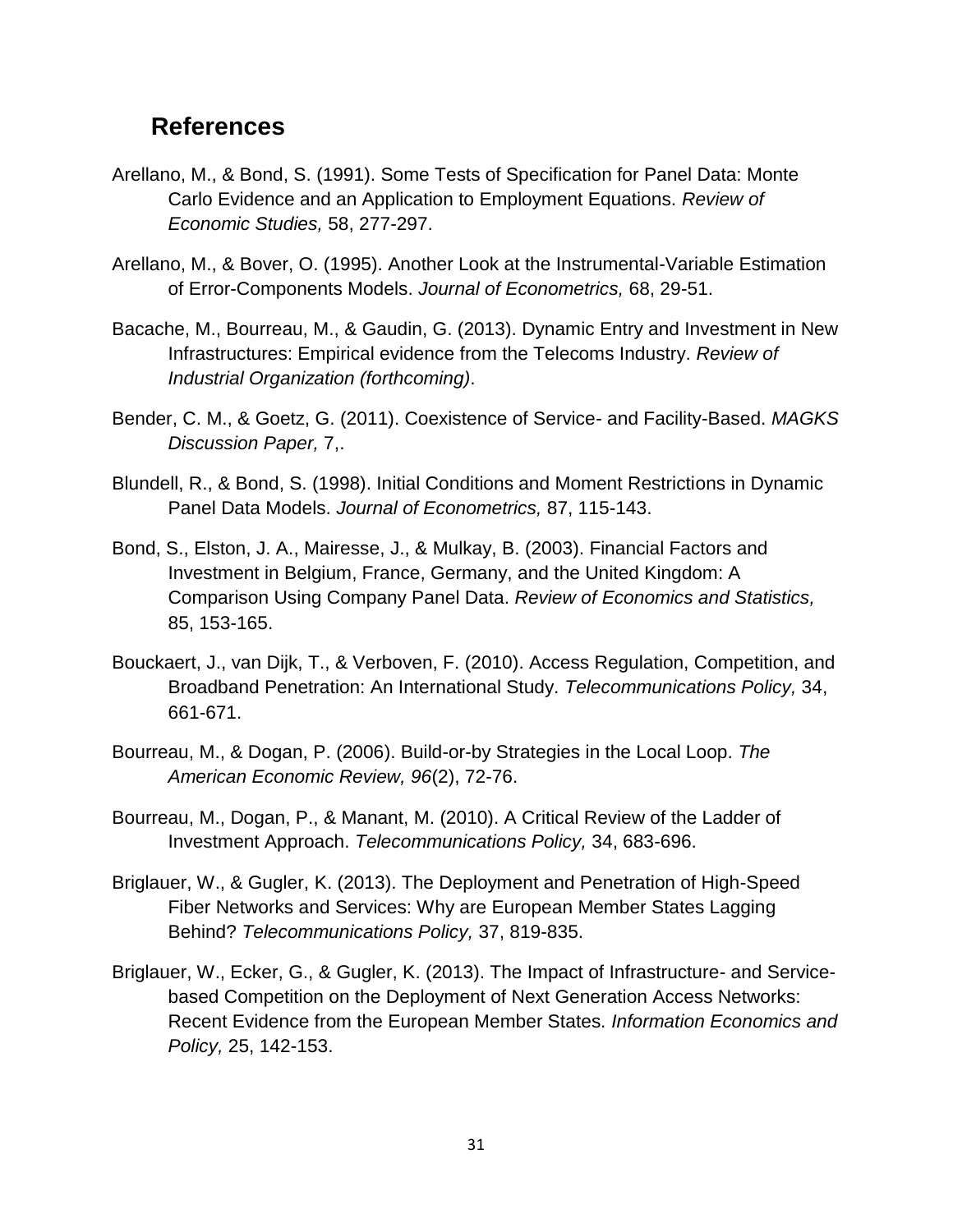- Bruno, G. (2005a). Approximating the Bias of the LSDV Estimator for Dynamic Unbalanced Panel Data Models. *Economics Letters,* 87, 361-366.
- Bruno, G. (2005b). Estimation and Inference in Dynamic Unbalanced Panel Data Models with a Small Number of Individuals. *The Stata Journal,* 5, 473-500.
- Cambini, C., & Jiang, Y. (2009). Broadband Investment and Regulation: A Literature Review. *Telecommunications Policy,* 33, 559-574.
- Cameron, C., & Trivedi, P. K. (2005). *Microeconometrics: Methods and Applications.* Cambridge: .
- Cave, M. (2006). Encouraging Infrastructure Competition via the Ladder of Investment. *Telecommunication Policy,* 30, 223-237.
- Cave, M., & Vogelsang, I. (2003). How Access Pricing and Entry Interact. *Telecommunications Policy,* 27, 717-727.
- Chirinko, R. S. (1993). Business Fixed Investment Spending: Modeling Strategies, Empirical Results, and Policy Implications. *Journal of Economic Literature, 31*(4), 1875-1911.
- Crandall, R. W., Eisenach, J. A., & Ingraham, A. T. (2013). The Long-run Effects of Copper-loop Unbundling and the Implications for Fiber. *Telecommunications Policy, 37*(4-5), 262-281.
- Czernich, N., Falck, O., Kretschmer, T., & Wößmann, L. (2011). Broadband Infrastructure and Economic Growth. *The Economic Journal,* 121, 505-532.
- Eisner, R. (1978). Capital Expenditures The Basic Model. In R. Eisner, *Factors in Business Investment* (pp. 69 - 116). NBER. Retrieved from http://www.nber.org/chapters/c3841
- ERG European Regulators Group. (2005). *Broadband market competition report.* European Regulators Group. Retrieved from http://www.irg.eu/streaming/erg\_05\_23\_broadbd\_mrkt\_comp\_report\_p.pdf?conte ntId=543362&field=ATTACHED\_FILE
- European Commission. (2010). Commission Recommendation of 20 September 2010 on Regulated Access to Next Generation Access Networks (NGA). *Official Journal of the European Union, L251*((2010/572/EU)), 35-48.
- European Parliament & Council. (2000). Regulation (EC) No 2887/2000 of the European Parliament and of the Council of 18 December 2000 on Unbundled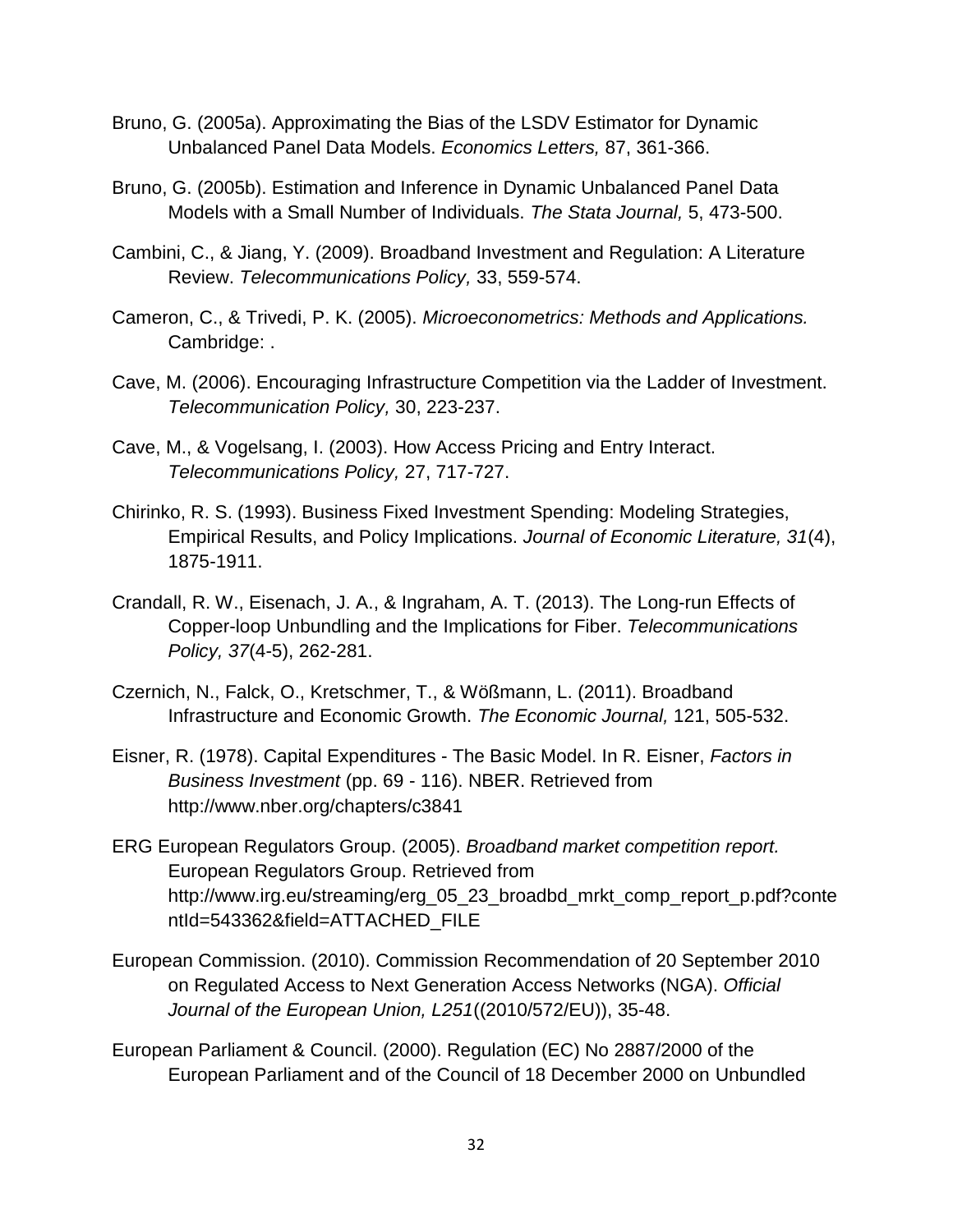Access to the Local Loop. *Official Journal of the European Communities, L*(336), 4-8.

- European Parliament & Council. (2002). Directive 2002/19/EC of the European Parliament and of the Council of 7 March 2002 on Access to, and Interconnection of, Electronic Communications Networks and Associated Facilities (Access Directive). *Official Journal of the European Communities, L*(108), 7-17.
- Fazzari, S., Hubbard, R. G., & Petersen, B. C. (1988). Financing Constraints and Corporate. *Brookings Papers on Economic Activity*, 141-206. Retrieved from http://www.brookings.edu/~/media/Projects/BPEA/1988%201/1988a\_bpea\_fazza ri\_hubbard\_petersen\_blinder\_poterba.PDF
- Foros, O. (2004). Strategic Investments with Spillovers, Vertical Integration and Foreclosure in the Broadband Access Market. *International Journal of Industrial Organization,* 22, 1-24.
- Gans, J. (2001). Regulating Private Infrastructure Investment: Optimal Pricing for Access to Essential Facilities. *Journal of Regulatory Economics,* 20, 167-189.
- Gomez-Barroso, J. L., & Feijoo, C. (2010). A Conceptual Framework for Public-Private Interplay in the Telecommunications Sector. *Telecommunications Policy, 34*(9), 487-495.
- Grajek, M., & Röller, L. H. (2011). Regulation and Investment in Network Industries: Evidence from European Telecoms. *Journal of Law and Economics,* 55, 189-216.
- Gugler, K. (2003). Corporate Governance and Investment. *International Journal of Economics and Business, 10*(3), 261-289.
- Guthrie, G. (2006). Regulating Infrastructure: The Impact on Risk and Investment. *Journal of Economic Literature, 44*(4), 925-972.
- Höffler, F. (2007). Costs and Benefits from Infrastructural Competition: Estimating Welfare Effects from Broadband Access Competition. *Telecommunications Policy,* 31, 401-418.
- Jorgenson, D. W., & Siebert, C. D. (1968, September). A Comparison of Alternative Theories of Corporate Investment Behavior. *The American Economic Review, 58*(4), 681-712. Retrieved from http://www.jstor.org/stable/1815529
- Kaplan, S. N., & Zingales, L. (1997). Do Investment Cash Flow Sensitive Provide Useful Measure of Financing Constraints? *Quarterly Journal of Economics,* 112, 169- 215.